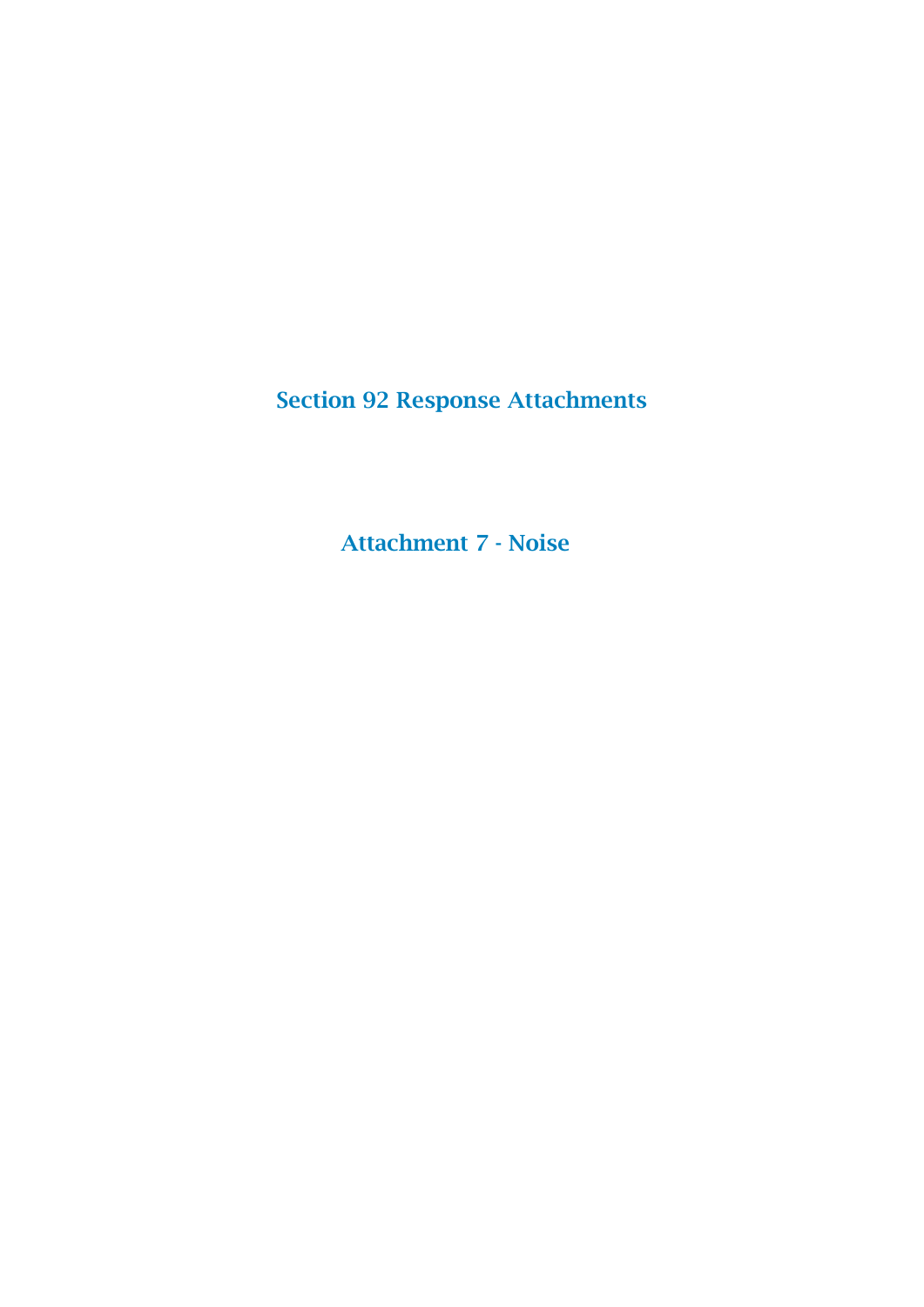

29 November 2012

Watercare Services Ltd C/- Central Interceptor Project Team Tonkin & Taylor PO Box 5271 Wellesley Street Auckland 1141

# Attention: Alia Cederman

Dear Alia

# RESPONSE TO SECTION 92 REQUEST – CENTRAL INTERCEPTOR SCHEME– MAIN PROJECT WORKS

This letter details Marshall Day Acoustics' (MDA) response to the Auckland Council Section 92 request for further information dated 2 October 2012. The request references a letter from Styles Group dated 24 September 2012 (referred to below as "the request"). The numbering in this response follows the format of the Styles Group letter. This response relates to the information requested in relation to sound. Responses in relation to vibration have been provided separately by others.

(1) The request states that "the report does not provide an indication of the likely noise effects that the nearby receivers will be exposed to…"

Sound generated by construction is inherently noisy and is superimposed on the background sound level at a given location. The effects from sound generated by construction activities are considered to generally be significant, and short-term effects will be high, even after mitigation, due to the disparity in level between background sound and sound generated by construction activities. It should be noted that the levels of sound predicted in the MDA Noise Impact Assessment report submitted with the AEE are based on the loudest short-term construction activities proposed to be used at a given site, and would not represent general day-to-day construction sound levels, which would be significantly lower.

Refer to Attachment 1 which gives a table of affected dwellings for the construction and operation phases of the project. The 'effects' comment relates to after mitigation treatment and considers the background sound level in the area.

(2) The request recommends that additional information be provided in relation to site-specific ambient sound measurements.

Refer to Attachment 2 of this letter for further information. All measurements were carried out using Brüel & Kjær Type 2250/2260 sound level meters. All available measurement descriptors have been provided however it is noted that for some of the measurement positions, the ' $L_{10}$ ' and ' $L_{max}$ ' descriptors were not recorded.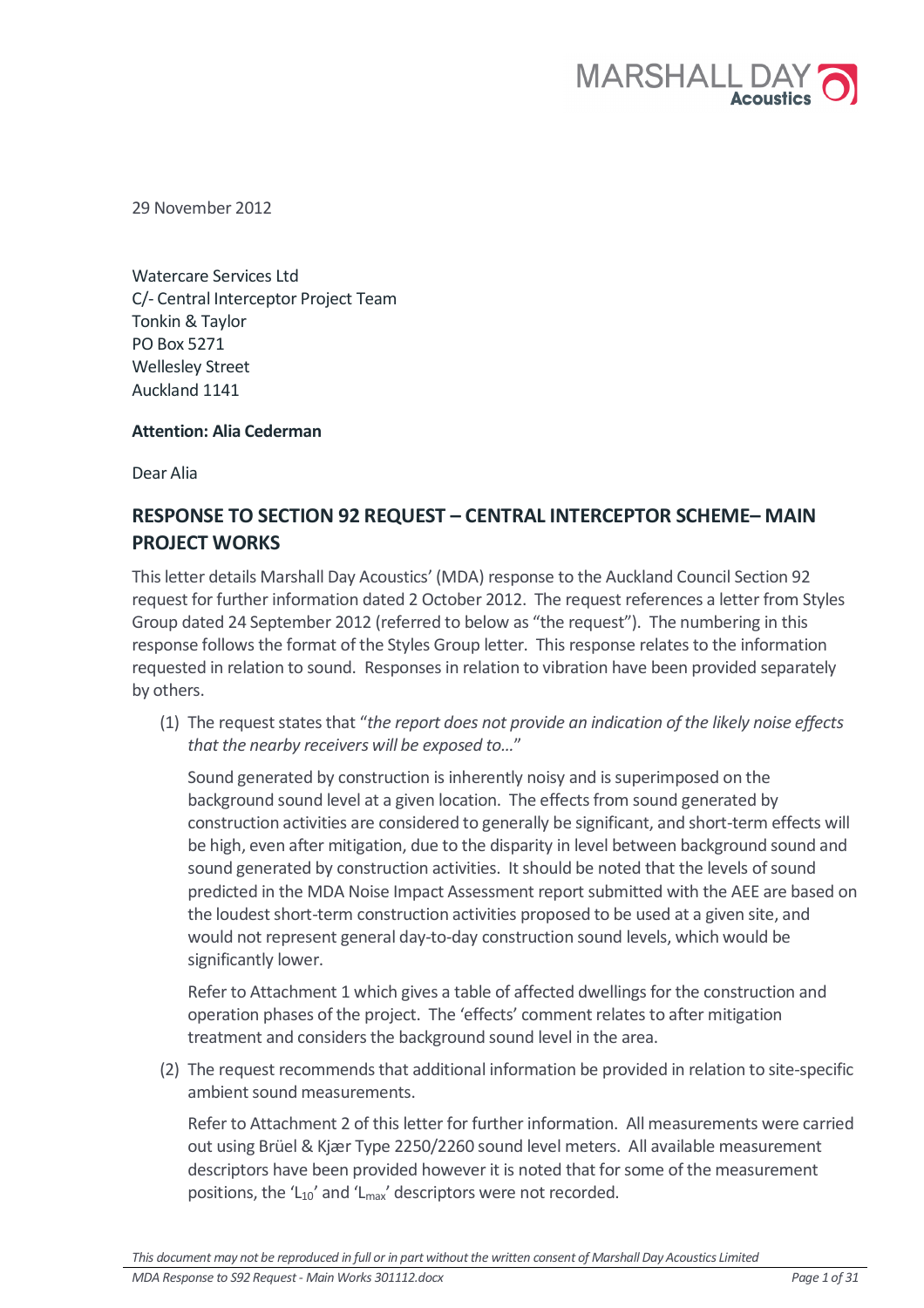

(3) The request asks for a full set of monitoring results for sites where ongoing operational noise effects are likely. Justification should also be provided as to the reasonableness of the limits selected for each site.

Long-term background sound monitoring was carried out from 9 – 19 November 2012 in the vicinity of the closest dwelling for the Western Springs (WS1), May Road (WS2), PS23 (Frederick Street) (AS6) & PS25 (Miranda Reserve) (L3S1) sites. At these sites operation sound could be generated by the mechanical ventilation systems used at the air treatment facilities. Monitoring was also carried out at Keith Hay Park (AS5), Norgrove Avenue (L2S2) and Haycock Avenue (L3S5) based on the proposed drop shafts being located approximately 10 metres from the closest dwelling. At these sites operation sound could be generated by water movement through the drop shaft. The results are presented in full in Attachment 3.

## Acceptability of proposed operation sound limit

The Main Project Works Noise Impact Assessment proposed a blanket operation phase sound limit for all sites to be designated, when measured within the boundary of sites zoned Residential, as follows:

| <b>Time</b> |                   | <b>Noise Limit</b> |
|-------------|-------------------|--------------------|
| Any day     | 0700 - 2200 hrs   | 50 dB $L_{Aea}$    |
|             | $2200 - 0700$ hrs | 40 dB $L_{Aea}$    |
|             |                   | 75 dB $L_{Amax}$   |

MDA notes that the proposed limits generally align with the underlying zone controls for the Residential zone within the Auckland City District Plan – Isthmus Section.

MDA considers that an external sound level of 40 dB  $L_{Aeq}$  is an appropriate sound level to avoid adverse effects on people located inside and outside dwellings, particularly given that all proposed sites are located in the urban environment. Assuming a conservative loss of 10 decibels through an open window, a resulting indoor level of 30 dB  $L_{Aeq}$  concurs with the WHO<sup>1</sup> recommendation of 30 dB L<sub>Aeq</sub> as a desirable continuous indoor sound level designed to protect against sleep disturbance.

Given the results of the long-term monitoring at all locations with the exception of L2S2, it is considered that the proposed limits are appropriate for the Project and offer a suitable degree of amenity protection to residents, whilst still allowing sound generating activities to occur, as would be expected in an urban environment.

In regards to Norgrove Avenue (L2S2), MDA notes that the sound logging device was located in the vicinity of the closest dwelling to the proposed drop shaft and consequently proximate to Meola Creek. Therefore, the creek was considered to be the controlling sound source at the monitoring location and resulted in the elevated level of recorded background sound. Given the nature and level of sound from the drop shaft would likely be similar to sound from Meola Creek, MDA considers the effects on adjacent receivers to be no more than minor. Therefore the proposed limit is considered to be appropriate.

 $\overline{a}$ 

<sup>&</sup>lt;sup>1</sup> World Health Organisation (WHO) *Guidelines for Community Noise* (1999)

This document may not be reproduced in full or in part without the written consent of Marshall Day Acoustics Limited MDA Response to S92 Request - Main Works 301112.docx <br>
Page 2 of 31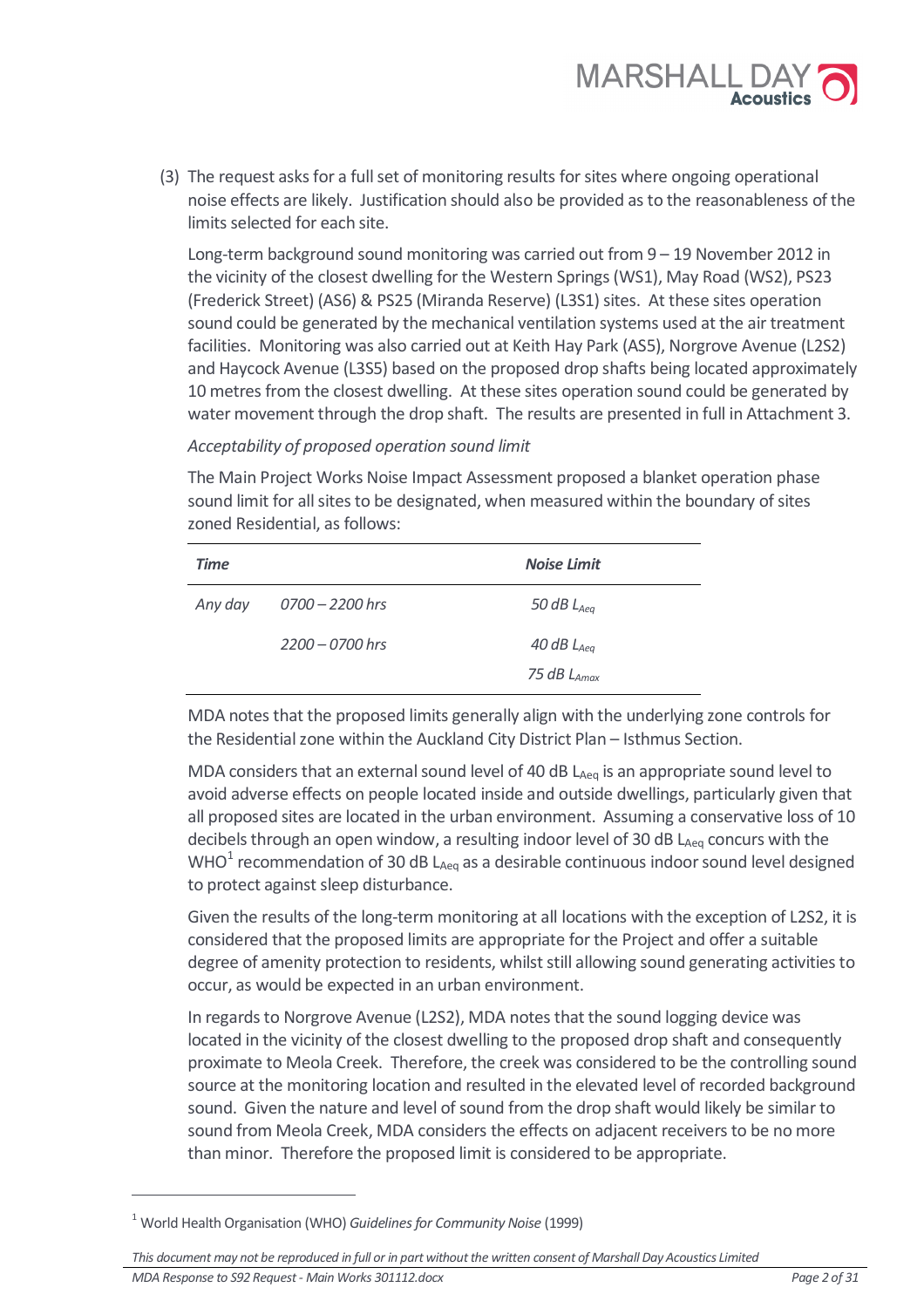

(4) The request states that "…report appears to underestimate the predicted noise levels for a number of activities and locations…".

With regard to the predicted sound level for the dwelling located at 16 Norgrove Avenue (Norgrove Avenue L2S2), MDA confirms that the performance of the nominated barrier has been overstated. A revised prediction indicates that there would still be some worthwhile benefit in erecting the recommended barrier to screen ground-based sources. Refer to Attachment 1 for revised sound level predictions for dwellings associated with this site.

With regard to the predicted sound level for the dwelling located at 18 Gregory Place (Keith Hay Park AS5), MDA has reviewed the prediction and notes that there is a difference in the minimum propagation distance between the predictive model and the distance stated by the Styles Group review. This would account for some of the discrepancy in prediction result - approximately 3 decibels. The remaining difference is explained by the fact that the receiver, located between the dwelling and the recommended 3 metre high acoustic barrier, is in the shadow zone of the barrier, and therefore significantly screened from sound generated by the site. MDA notes that the report also includes a first floor receiver, due to the floor layout of this dwelling, and predicts and sound level of 79 dB LAeg, which generally aligns with the Styles Group prediction.

Once again it should be emphasised that because the project is still in the planning stage, detailed construction plans which specify the equipment and processes that will be used at each site are not available, therefore predictions can only be indicative, and based on appropriate assumptions. The measured sound levels therefore have the potential to differ from predicted levels due to the variation in generated sound for different plant and construction methods. Once the plans are available, they will be incorporated into the Main Works CNMP.

(5) The request asks for further information in relation to source data used in predicting operation sound levels.

The prediction of operation sound has been carried out at the sites considered to have the potential to generate long-term effects, specifically from air treatment facilities. The sites identified as having potential long-term effects are Western Springs (WS1), May Road (WS2), PS23 (Frederick Street) (AS6) & PS25 (Miranda Reserve) (L3S1). At these sites operation sound could be generated by the mechanical ventilation systems used to treat the air. At this stage of the project the sound levels generated by the proposed activities can be considered indicative only, as they are based on concept designs and estimated operational duties. Notwithstanding this, MDA's sound level predictions are based on source data detailed in Table 4.2 of Appendix 4 of the Noise Impact Assessment report submitted with the AEE. These are based on source level data from manufacturer specification sheets as well as sound level measurements carried out by MDA from other projects of a similar nature.

Operation sound from drop shafts and pump stations is now given further consideration.

MDA has measured sound from the drop shaft located off Victoria Avenue on the shoreline of Hobson Bay. A level of 52dB  $L_{Aeq}$  was measured at a distance of 5 metres from the drop shaft. A sound power level of 74 dB  $L_{WA}$  has been derived from this measurement. Refer to Attachment 1 Table 2 for the results of predictions to the nearest dwelling for each site assessed in (3).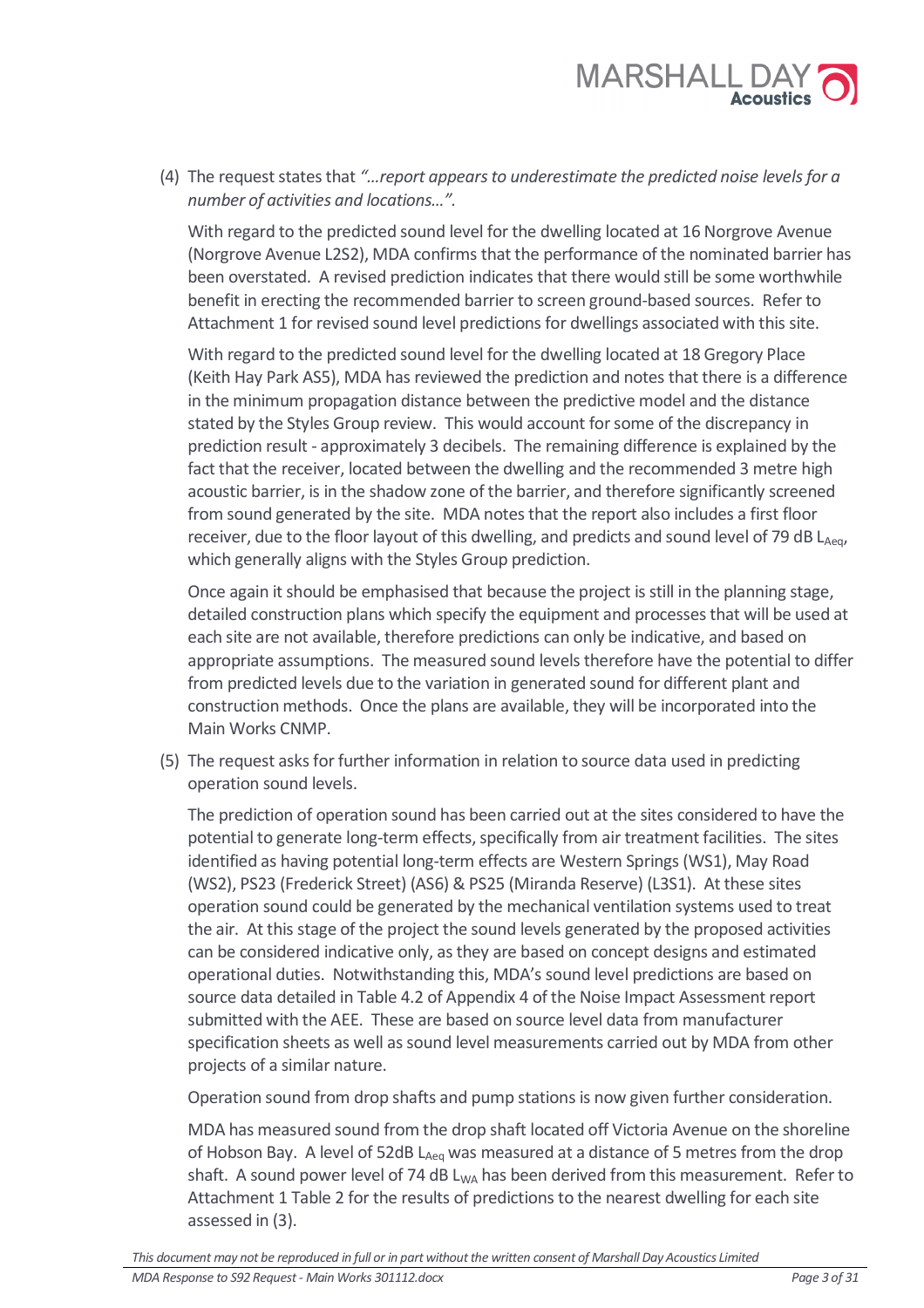

(6) The request states that the CNMP proposed by MDA is "…insufficient in terms of detail and management methods…and does not in my view satisfy the requirements of Annex E of NZS6803: 1999…".

The CNMP contained in Appendix F of the report has been provided as a draft only and is not intended to be definitive. As the detailed design has not yet been undertaken, a Contractor has not been appointed to the project, and the commencement of construction is a number of years away, a project-specific CNMP could not be included in the report. It is likely that the Contractor may have its own CNMP as a template to draw upon.

Once the Contractor has been appointed and the construction plans for each site are made available, additional information would be incorporated into the CNMP and should, as a minimum, satisfy the requirements of Annex E of NZS6803. A "…robust set of definitive triggers for mitigation measures…" would also be developed at this time.

We trust this information is satisfactory. If you have any further questions please do not hesitate to contact us.

Yours faithfully

MARSHALL DAY ACOUSTICS LTD

<u>Salle Constant Constant Constant Constant Constant Constant Constant Constant Constant Constant Constant Constant Constant Constant Constant Constant Constant Constant Constant Constant Constant Constant Constant Constant</u>

**Consultant** Mathew Cottle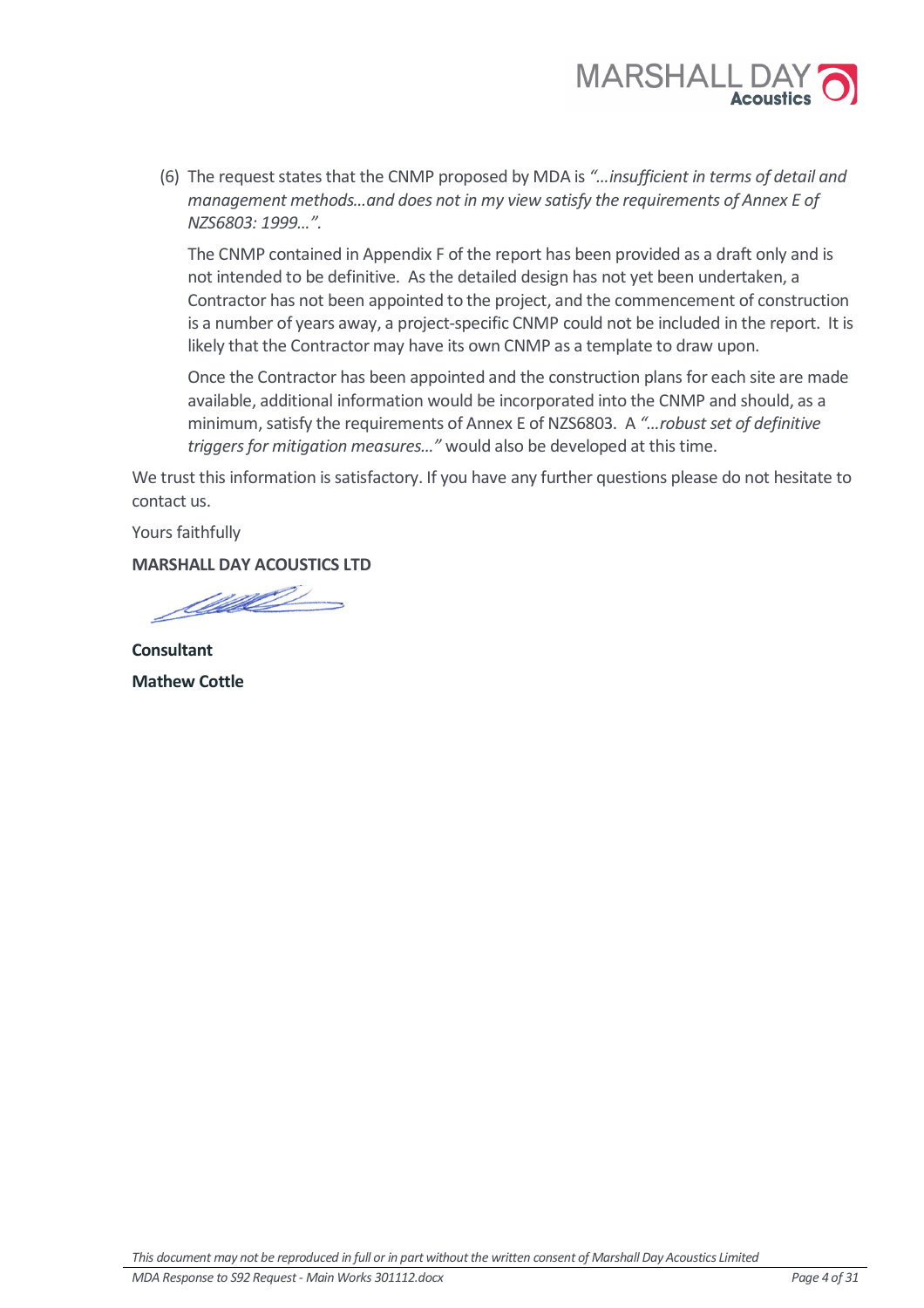

# ATTACHMENT 1

Table 1: Table of effects for Construction

| <b>Site Location</b>                         | <b>Most Affected Dwellings</b>    | <b>Predicted Sound Level</b><br><b>Without Mitigation</b> | <b>Main Sound-generating</b><br><b>Activities</b>                                            | <b>Potential Mitigation</b><br><b>Options</b>                                                                            |                | <b>Effects After Mitigation*</b>                       |
|----------------------------------------------|-----------------------------------|-----------------------------------------------------------|----------------------------------------------------------------------------------------------|--------------------------------------------------------------------------------------------------------------------------|----------------|--------------------------------------------------------|
|                                              |                                   | $dB$ $L_{Aeq}$                                            |                                                                                              |                                                                                                                          | $dB$ $L_{Aeq}$ |                                                        |
| <b>Western Springs</b><br>(WS1) - night-time | 3 Bullock Track & 42 Sefton Ave   | Up to 57                                                  | Activities associated with<br>tunnelling incl. truck<br>deliveries and tunnel<br>ventilation | Insulation of shed. Doors<br>closed at night. No trucks<br>in night-time period.<br>Silencing of tunnel vent<br>outlets. | 45             | Would comply with<br>NZS6803                           |
|                                              | 6, 8, 10, 12 & 14 Old Mill Road   | Up to $52$                                                | Activities associated with<br>tunnelling incl. truck<br>deliveries and tunnel<br>ventilation | Insulation of shed. Doors<br>closed at night. No trucks<br>in night-time period.<br>Silencing of tunnel vent<br>outlets. | 40             | Would comply with<br>NZS6803                           |
|                                              | 736 & 744 Great North Road        | Up to 51                                                  | Activities associated with<br>tunnelling incl. truck<br>deliveries and tunnel<br>ventilation | Insulation of shed. Doors<br>closed at night. No trucks<br>in night-time period.<br>Silencing of tunnel vent<br>outlets. | 40             | Would comply with<br>NZS6803                           |
| Mt. Albert War<br>Memorial (AS1)             | 2-4/9, 11A, 13A Wairere Ave       | Up to 79                                                  | Rock breaking/drilling                                                                       | Site acoustic barrier.<br>Management through<br>CNMP.                                                                    | 73             | Significant short-term<br>disturbance. No health risk. |
|                                              | 65B & C Asquith Ave (First floor) | Up to 77                                                  | Bored piling rig, rock<br>breaking/drilling                                                  | Management through<br>CNMP.                                                                                              | 77             | Significant short-term<br>disturbance. No health risk. |
| Lyon Ave (AS2)                               | 11-27 Morningstar Place           | Up to 73                                                  | Bored piling rig, rock                                                                       | Management through                                                                                                       | 73             | Significant short-term                                 |

This document may not be reproduced in full or in part without the written consent of Marshall Day Acoustics Limited

MDA Response to S92 Request - Main Works 301112.docx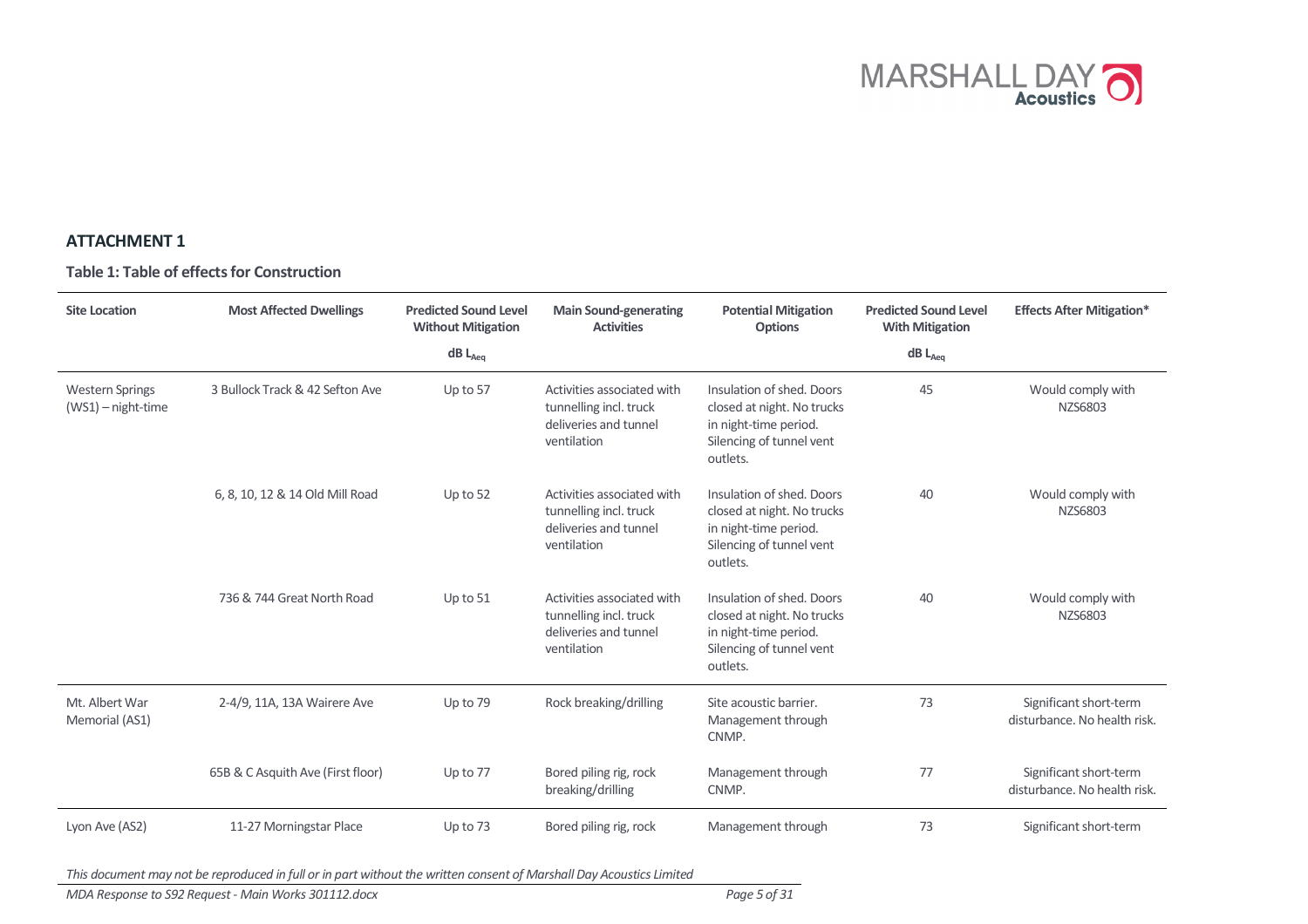

| <b>Site Location</b> | <b>Most Affected Dwellings</b>          | <b>Predicted Sound Level</b><br><b>Main Sound-generating</b><br><b>Without Mitigation</b><br><b>Activities</b> |                                             | <b>Potential Mitigation</b><br><b>Options</b>                                                                       | <b>Predicted Sound Level</b><br><b>With Mitigation</b> | <b>Effects After Mitigation*</b>                       |
|----------------------|-----------------------------------------|----------------------------------------------------------------------------------------------------------------|---------------------------------------------|---------------------------------------------------------------------------------------------------------------------|--------------------------------------------------------|--------------------------------------------------------|
|                      |                                         | $\mathsf{dB}\ \mathsf{L}_{\mathsf{Aeq}}$                                                                       |                                             |                                                                                                                     | $\mathsf{dB}\ \mathsf{L}_{\mathsf{Aeq}}$               |                                                        |
|                      |                                         |                                                                                                                | breaking/drilling                           | CNMP.                                                                                                               |                                                        | disturbance. No health risk.                           |
|                      | 12-28 Morningstar Place                 | Up to 80                                                                                                       | Bored piling rig, rock<br>breaking/drilling | Management through<br>CNMP.                                                                                         | 80                                                     | Significant short-term<br>disturbance. No health risk. |
| Haverstock Rd (AS3)  | 7 Camden Rd                             | Up to 69                                                                                                       | Bored piling rig, rock<br>breaking/drilling |                                                                                                                     | 69                                                     | Would comply with<br>NZS6803                           |
|                      | 96 Haverstock Rd                        | Up to 74                                                                                                       | Rockbreaking/drilling                       | Site acoustic barrier.<br>Management through<br>CNMP.                                                               | 70                                                     | Would comply with<br>NZS6803                           |
|                      | 98 - 102 Haverstock Rd (First<br>floor) | Up to 76                                                                                                       | Rockbreaking/drilling                       | Management through<br>CNMP.                                                                                         | 76                                                     | Significant short-term<br>disturbance. No health risk  |
| Walmsley Park (AS4)  | 734 Sandringham Rd Ext (First<br>floor) | 69                                                                                                             | Sheet piling,<br>rockbreaking/drilling      |                                                                                                                     | 69                                                     | Would comply with<br>NZS6803                           |
|                      | 725 Sandringham Rd Ext                  | 71                                                                                                             | Sheet piling,<br>rockbreaking/drilling      | Management through<br>CNMP.                                                                                         | 71                                                     | Significant short-term<br>disturbance. No health risk  |
|                      | 7, 9 & 11 O'Donnell Ave                 | Up to 77                                                                                                       | Sheet piling,<br>rockbreaking/drilling      | Site acoustic barrier. Use<br>an alternative form of<br>piling such as bored<br>piling. Management<br>through CNMP. | 73                                                     | Significant short-term<br>disturbance. No health risk  |
|                      | 3 O'Donnell Ave                         | 82                                                                                                             | Sheet piling,<br>rockbreaking/drilling      | Site acoustic barrier, Use<br>an alternative form of<br>piling such as bored<br>piling. Management                  | 76                                                     | Significant short-term<br>disturbance. No health risk. |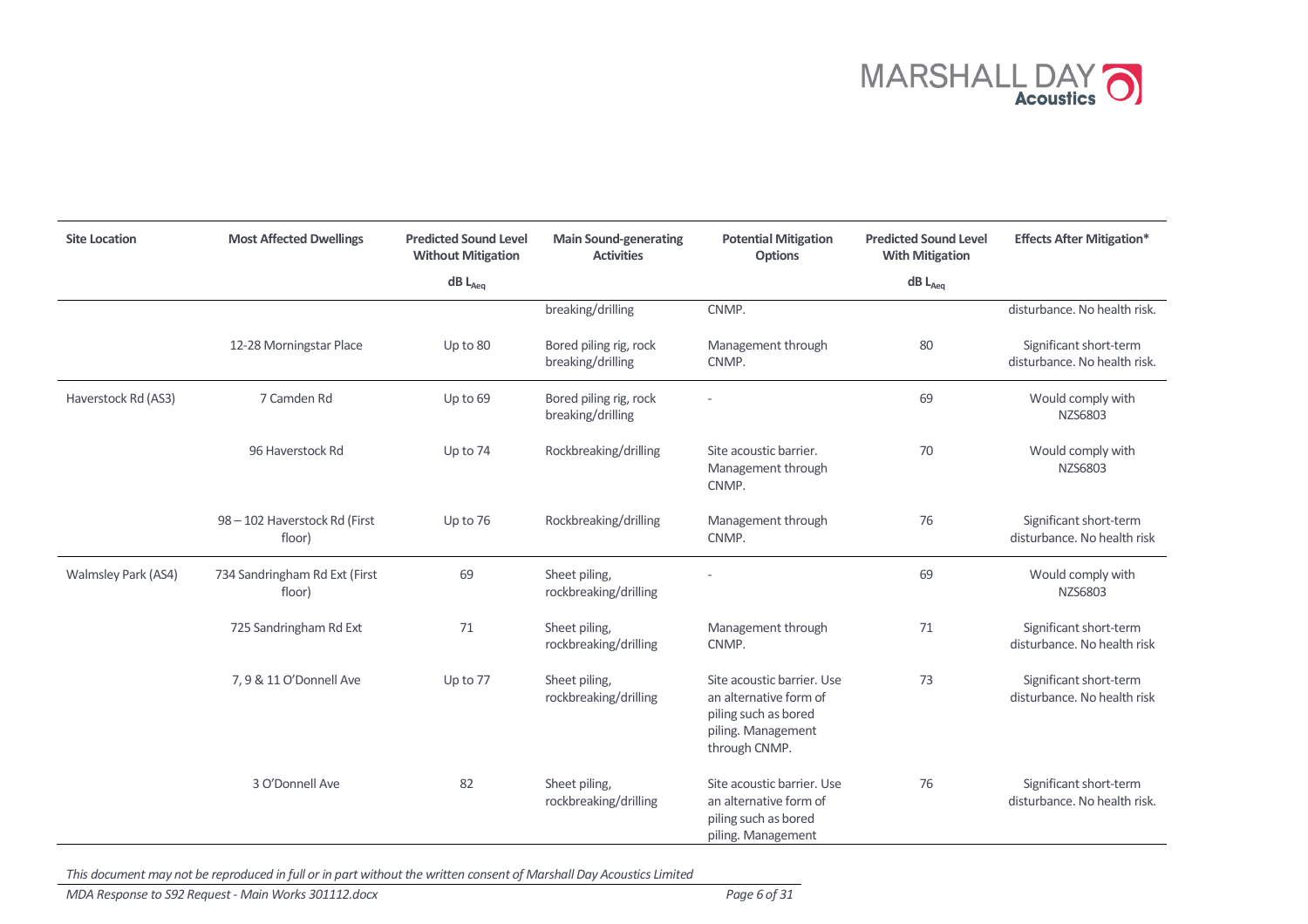

| <b>Site Location</b>           | <b>Most Affected Dwellings</b>      | <b>Predicted Sound Level</b><br><b>Without Mitigation</b> | <b>Main Sound-generating</b><br><b>Activities</b>                                            | <b>Potential Mitigation</b><br><b>Options</b>                                                                            | <b>Predicted Sound Level</b><br><b>With Mitigation</b> | <b>Effects After Mitigation*</b>                       |
|--------------------------------|-------------------------------------|-----------------------------------------------------------|----------------------------------------------------------------------------------------------|--------------------------------------------------------------------------------------------------------------------------|--------------------------------------------------------|--------------------------------------------------------|
|                                |                                     | $dB$ L <sub>Aeg</sub>                                     |                                                                                              |                                                                                                                          | $dB$ L <sub>Aeg</sub>                                  |                                                        |
|                                |                                     |                                                           |                                                                                              | through CNMP.                                                                                                            |                                                        |                                                        |
| May Road (WS2) -<br>Daytime    | 2/49, 2/51, 53A, 55 Marion Ave      | Up to 80                                                  | Rockbreaking/drilling                                                                        | Site acoustic barrier.<br>Management through<br>CNMP.                                                                    | 73                                                     | Significant short-term<br>disturbance. No health risk. |
|                                | 2/49, 2/51, 53A, 55 Marion Ave      | Up to 74                                                  | Bored piling                                                                                 | Site acoustic barrier.<br>Management through<br>CNMP.                                                                    | 70                                                     | Would comply with<br>NZS6803                           |
| May Road (WS2) -<br>Night-time | 2/49, 2/51, 53A, 55 Marion Ave      | Up to 56                                                  | Activities associated with<br>tunnelling incl. truck<br>deliveries and tunnel<br>ventilation | Insulation of shed. Doors<br>closed at night. No trucks<br>in night-time period.<br>Silencing of tunnel vent<br>outlets. | 43                                                     | Would comply with<br>NZS6803                           |
| Keith Hay Park (AS5)           | 18 Gregory Place (first floor)      | 79                                                        | Piling                                                                                       | Management through<br>CNMP.                                                                                              | 79                                                     | Significant short-term<br>disturbance. No health risk. |
|                                | 19 Gregory Place (first floor)      | 85                                                        | Piling                                                                                       | Management through<br>CNMP.                                                                                              | 85                                                     | Significant short-term<br>disturbance. No health risk. |
|                                | 47 Arundel Street (first floor)     | 80                                                        | Piling                                                                                       | Management through<br>CNMP.                                                                                              | 80                                                     | Significant short-term<br>disturbance. No health risk. |
| PS23 (AS6)                     | 33A Frederick Street (first floor)  | 76                                                        | Site establishment incl<br>demolition, piling                                                | Management through<br>CNMP.                                                                                              | 76                                                     | Significant short-term<br>disturbance. No health risk. |
|                                | 6/41 Frederick Street (first floor) | 78                                                        | Site establishment incl<br>demolition, piling                                                | Management through<br>CNMP.                                                                                              | 78                                                     | Significant short-term<br>disturbance. No health risk. |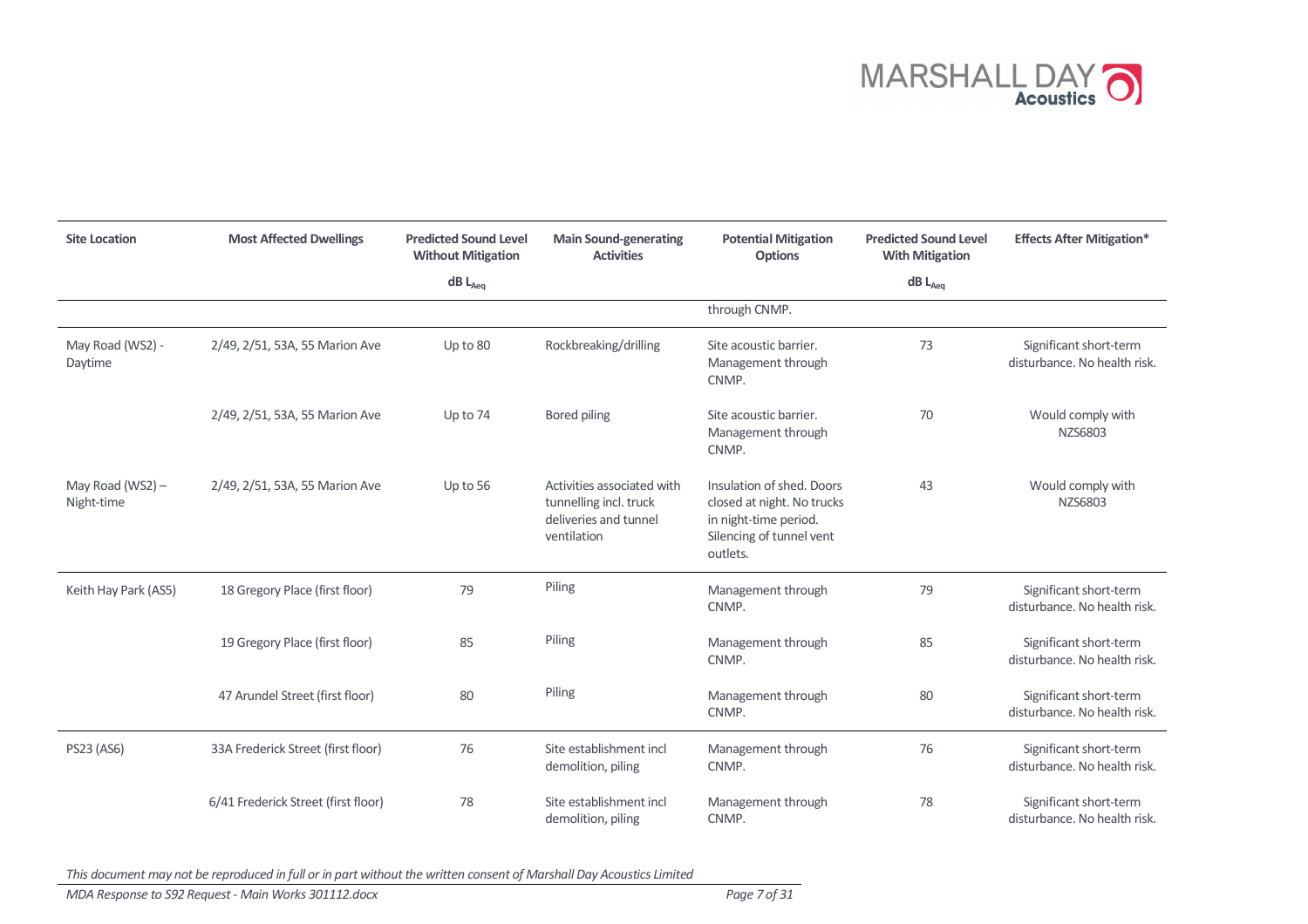

| <b>Site Location</b>                   | <b>Most Affected Dwellings</b>     | <b>Predicted Sound Level</b><br><b>Without Mitigation</b> | <b>Main Sound-generating</b><br><b>Activities</b>     | <b>Potential Mitigation</b><br><b>Options</b> | <b>Predicted Sound Level</b><br><b>With Mitigation</b> | <b>Effects After Mitigation*</b>                       |
|----------------------------------------|------------------------------------|-----------------------------------------------------------|-------------------------------------------------------|-----------------------------------------------|--------------------------------------------------------|--------------------------------------------------------|
|                                        |                                    | $dB$ $L_{Aeq}$                                            |                                                       |                                               | $dB$ $L_{Aeq}$                                         |                                                        |
|                                        | 33 Frederick Street (first floor)  | 77                                                        | Trucks/heavy equipment<br>traversing site access road | Management through<br>CNMP.                   | 77                                                     | Significant short-term<br>disturbance. No health risk. |
|                                        | 25 Frederick Street (first floor)  | 71                                                        | Site establishment incl<br>demolition                 | Management through<br>CNMP.                   | 71                                                     | Significant short-term<br>disturbance. No health risk. |
|                                        | 27 & 29 Frederick Street           | 69                                                        | Site establishment incl<br>demolition                 |                                               | 69                                                     | Would comply with<br>NZS6803                           |
| Kiwi Esplanade (AS7)                   | 87 Kiwi Esplanade                  | 65                                                        | Sheet<br>piling/rockbreaking/drilling                 |                                               | 65                                                     | Would comply with<br>NZS6803                           |
|                                        | 85 Kiwi Esplanade (first floor)    | 66                                                        | Sheet<br>piling/rockbreaking/drilling                 |                                               | 66                                                     | Would comply with<br>NZS6803                           |
|                                        | Yorkton Rise dwellings             | 67                                                        | Trenching                                             |                                               | 67                                                     | Would comply with<br>NZS6803                           |
| Motions Rd (L1S1)                      | All receivers                      | $\leq 70$                                                 | Rock breaking/drilling                                |                                               | $\leq 70$                                              | Would comply with<br>NZS6803                           |
| <b>Western Springs</b><br>Depot (L1S2) | All receivers                      | $\leq 51$                                                 | Rock breaking/drilling                                |                                               | $\leq 51$                                              | Would comply with<br>NZS6803                           |
| Rawalpindi Ave                         | 29 Rawalpindi Street               | 63                                                        | <b>Bored piling</b>                                   |                                               | 58                                                     | Would comply with<br>NZS6803                           |
|                                        | 11 Rawalpindi Street (first floor) | 67                                                        | Trucks on access road,<br>bored piling                |                                               | 67                                                     | Would comply with<br>NZS6803                           |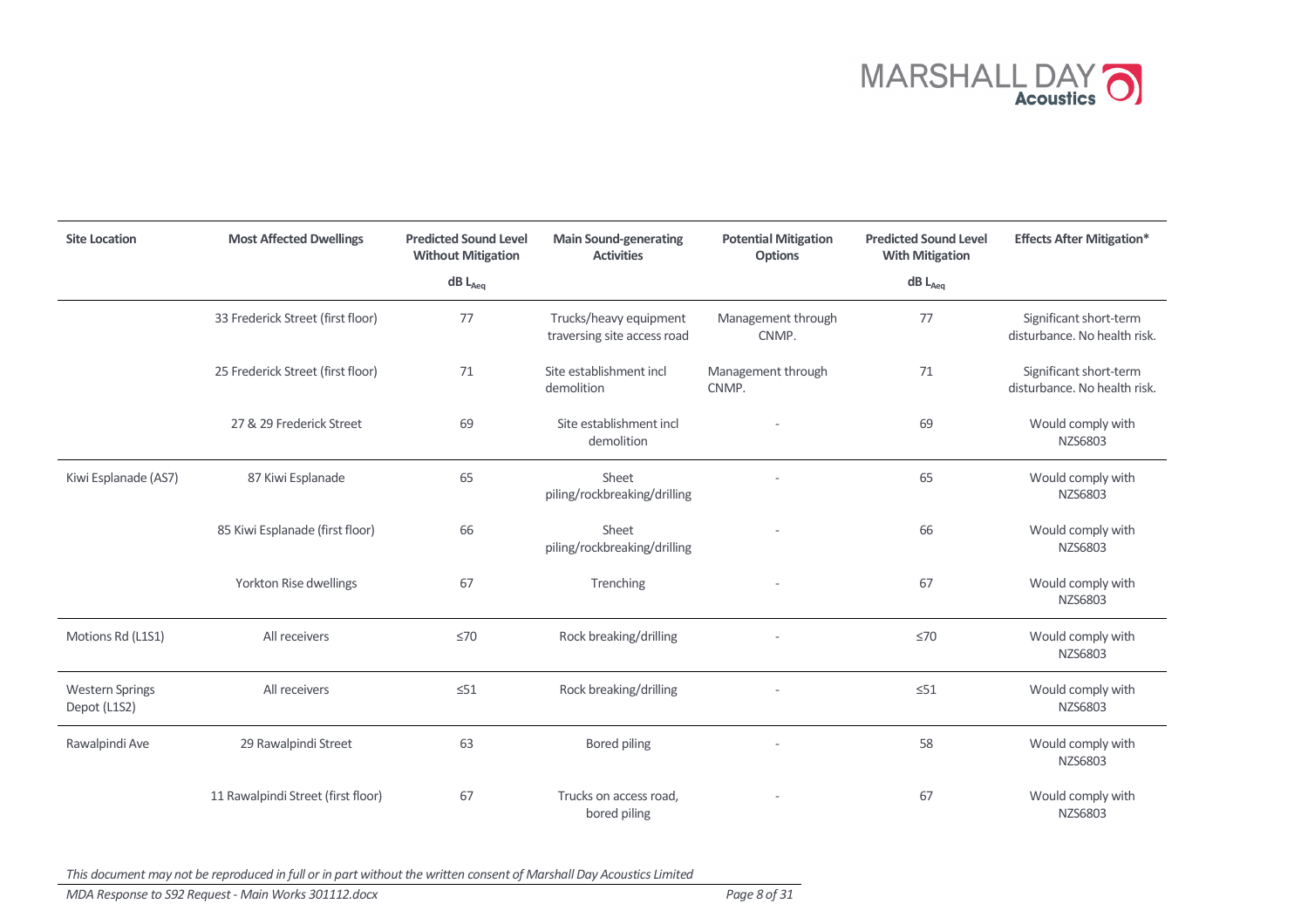

| <b>Site Location</b> | <b>Most Affected Dwellings</b> | <b>Predicted Sound Level</b><br><b>Without Mitigation</b> | <b>Main Sound-generating</b><br><b>Activities</b> | <b>Potential Mitigation</b><br><b>Options</b> | <b>Predicted Sound Level</b><br><b>With Mitigation</b> | <b>Effects After Mitigation*</b>                       |
|----------------------|--------------------------------|-----------------------------------------------------------|---------------------------------------------------|-----------------------------------------------|--------------------------------------------------------|--------------------------------------------------------|
|                      |                                | $\mathsf{dB}\ \mathsf{L}_{\mathsf{Aeq}}$                  |                                                   |                                               | $\mathsf{dB}\ \mathsf{L}_{\mathsf{Aeq}}$               |                                                        |
|                      | 46 Parkdale Rd                 | 67                                                        | <b>Bored Piling</b>                               |                                               | 67                                                     | Would comply with<br>NZS6803                           |
|                      | 19 Rawalpindi Street           | 76                                                        | <b>Bored Piling</b>                               | Site acoustic barrier                         | 69                                                     | Would comply with<br>NZS6803                           |
| Norgrove Ave (L2S2)  | 16 Norgrove Ave                | 79                                                        | <b>Bored piling</b>                               | Site acoustic barrier                         | 73                                                     | Significant short-term<br>disturbance. No health risk. |
|                      | 12 Norgrove Ave                | 72                                                        | Bored piling                                      | Site acoustic barrier                         | 65                                                     | Would comply with<br>NZS6803                           |
|                      | 14 Norgrove Ave                | 75                                                        | Bored piling                                      | Site acoustic barrier                         | 68                                                     | Would comply with<br>NZS6803                           |
|                      | 21 & 23 Verona Ave             | Up to 73                                                  | <b>Bored piling</b>                               | Site acoustic barrier                         | 64                                                     | Would comply with<br>NZS6803                           |
|                      | 20 Burnside Ave                | 69                                                        | <b>Bored piling</b>                               |                                               | 69                                                     | Would comply with<br>NZS6803                           |
| PS25 (L3S1)          | 16 Pitfire Place               | 67                                                        | Site establishment incl.<br>demolition            |                                               | 67                                                     | Would comply with<br>NZS6803                           |
|                      | 29 Temuka Gardens              | 69                                                        | Site establishment incl.<br>demolition            |                                               | 69                                                     | Would comply with<br>NZS6803                           |
|                      | 11/20 & 3/28 Taylor Close      | Up to 71                                                  | Site establishment incl.<br>demolition            | Management through<br>CNMP.                   | 71                                                     | Significant short-term<br>disturbance. No health risk. |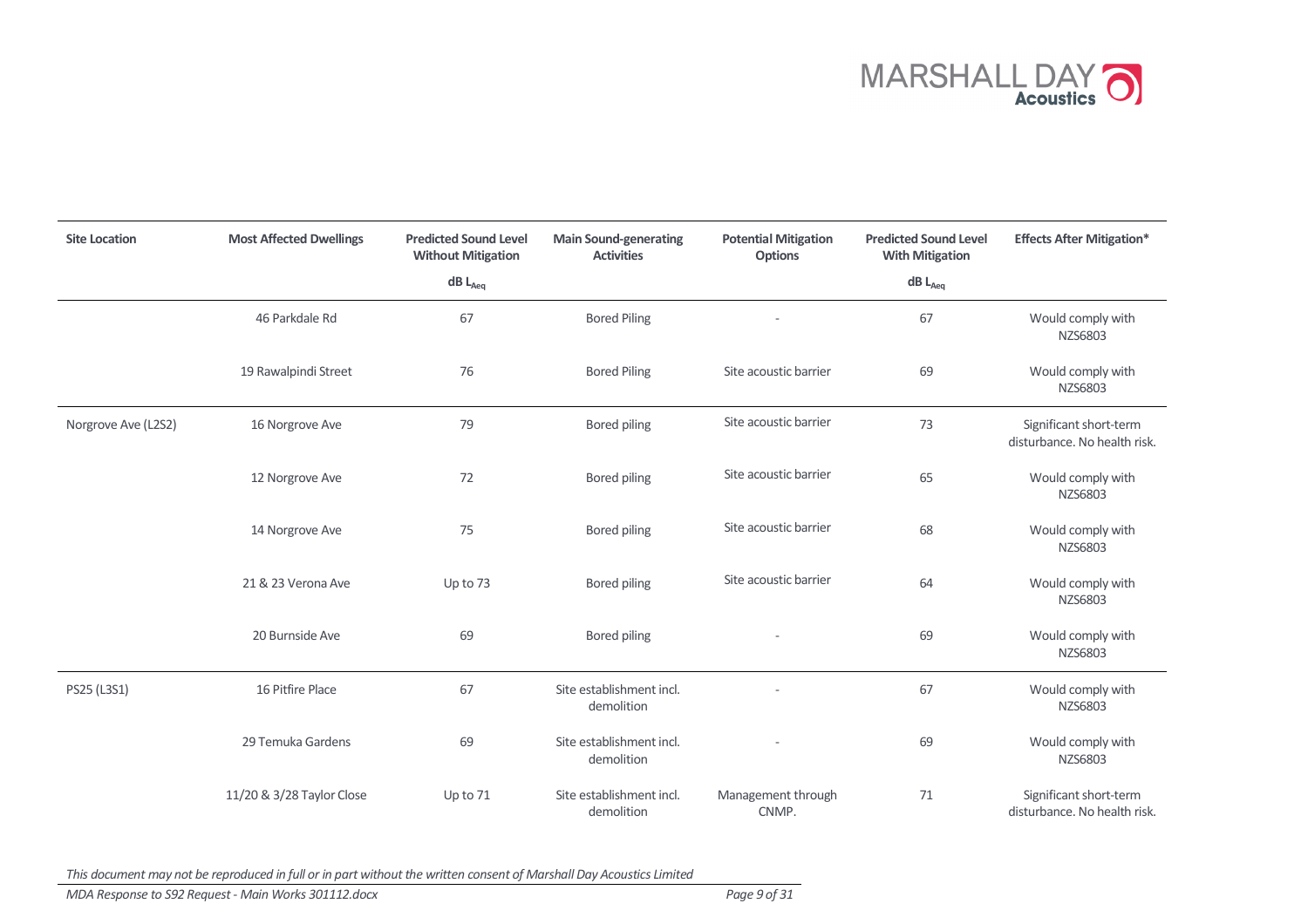

| <b>Site Location</b>      | <b>Most Affected Dwellings</b>                       | <b>Predicted Sound Level</b><br><b>Without Mitigation</b> | <b>Main Sound-generating</b><br><b>Activities</b> | <b>Potential Mitigation</b><br><b>Options</b>    | <b>Predicted Sound Level</b><br><b>With Mitigation</b> | <b>Effects After Mitigation*</b>                       |
|---------------------------|------------------------------------------------------|-----------------------------------------------------------|---------------------------------------------------|--------------------------------------------------|--------------------------------------------------------|--------------------------------------------------------|
|                           |                                                      | $dB$ $L_{Aeq}$                                            |                                                   |                                                  | $dB$ $L_{Aeq}$                                         |                                                        |
|                           | 32A Miranda St.                                      | Up to 79                                                  | Trenching                                         | Mobile screening.<br>Management through<br>CNMP. | 74                                                     | Significant short-term<br>disturbance. No health risk. |
| Miranda Reserve<br>(L3S2) | 337 Blockhouse Bay Road<br>74<br><b>Bored piling</b> |                                                           | Site acoustic barrier.                            | 67                                               | Would comply with<br>NZS6803                           |                                                        |
|                           | 356 Blockhouse Bay Road                              | 68                                                        | Bored piling                                      |                                                  | 68                                                     | Would comply with<br>NZS6803                           |
|                           | 3 Fran Andrews Drive                                 | 66                                                        | Bored piling                                      |                                                  | 66                                                     | Would comply with<br>NZS6803                           |
| Whitney Street (L3S3)     | 115 Whitney St.                                      | 71                                                        | Bored piling                                      | Management through<br>CNMP.                      | 71                                                     | Significant short-term<br>disturbance. No health risk. |
|                           | 124 & 126 Whitney St.                                | Up to 73                                                  | Bored piling                                      | Management through<br>CNMP.                      | 73                                                     | Significant short-term<br>disturbance. No health risk. |
|                           | 56 Margate Rd                                        | 72                                                        | Bored piling, trenching                           | Management through<br>CNMP.                      | 72                                                     | Significant short-term<br>disturbance. No health risk. |
| Dundale Ave (L3S4)        | 66C & D Dundale Ave                                  | Up to 73                                                  | Bored piling                                      | Site acoustic barrier                            | 68                                                     | Would comply with<br>NZS6803                           |
|                           | 71 & 73 Dundale Ave                                  | Up to 65                                                  | Bored piling                                      |                                                  | 65                                                     | Would comply with<br>NZS6803                           |
| Haycock Ave (L3S5)        | 1 & 3 Haycock Ave                                    | Up to 73                                                  | Site establishment incl<br>demolition             | Management through<br>CNMP.                      | 73                                                     | Significant short-term<br>disturbance. No health risk. |

MDA Response to S92 Request - Main Works 301112.docx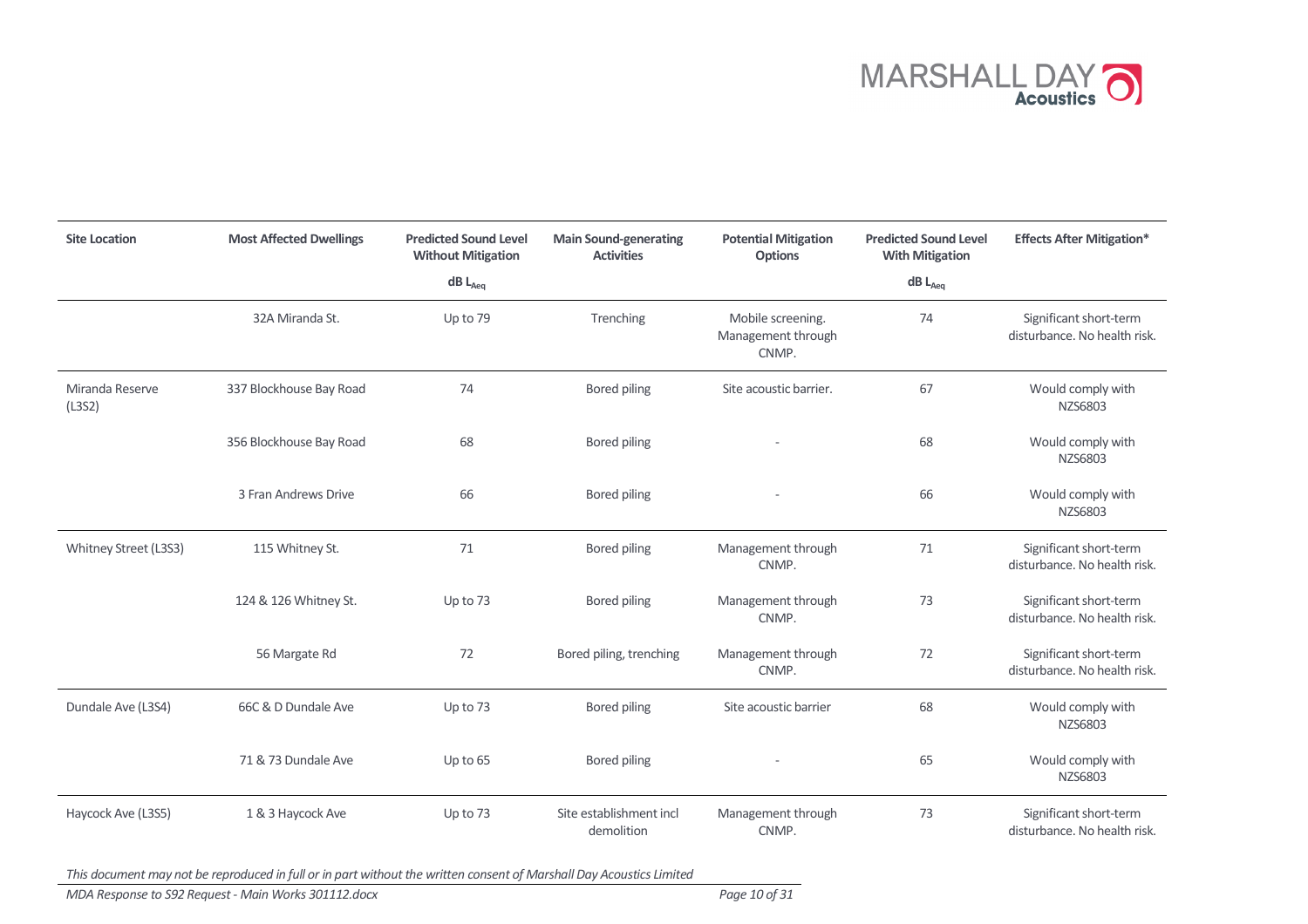

| <b>Site Location</b> | <b>Most Affected Dwellings</b> | <b>Predicted Sound Level</b><br><b>Without Mitigation</b><br>$dB$ L <sub>Aeq</sub> | <b>Main Sound-generating</b><br><b>Activities</b>               | <b>Potential Mitigation</b><br><b>Options</b>         | <b>Predicted Sound Level</b><br><b>With Mitigation</b><br>$dB$ $L_{Aeq}$ | <b>Effects After Mitigation*</b>                       |
|----------------------|--------------------------------|------------------------------------------------------------------------------------|-----------------------------------------------------------------|-------------------------------------------------------|--------------------------------------------------------------------------|--------------------------------------------------------|
|                      | 2 Haycock Ave                  | 79                                                                                 | Site establishment incl<br>demolition, crawler crane,<br>piling | Site acoustic barrier.<br>Management through<br>CNMP. | 75                                                                       | Significant short-term<br>disturbance. No health risk. |
|                      | 6 Haycock Ave                  | 80                                                                                 | Site establishment incl<br>demolition, crawler crane,<br>piling | Site acoustic barrier.<br>Management through<br>CNMP. | 76                                                                       | Significant short-term<br>disturbance. No health risk. |
|                      | 83B White Swan Road            | 73                                                                                 | Site establishment incl<br>demolition, trenching                | Management through<br>CNMP.                           | 73                                                                       | Significant short-term<br>disturbance. No health risk. |

Note: A typical CNMP approach in managing significant effects would be through communicating with affected parties, advising duration of event, scheduling noisy activities to occur whilst potentially affected parties are away from home etc. In certain cases, providing temporary alternative accommodation arrangements may be required.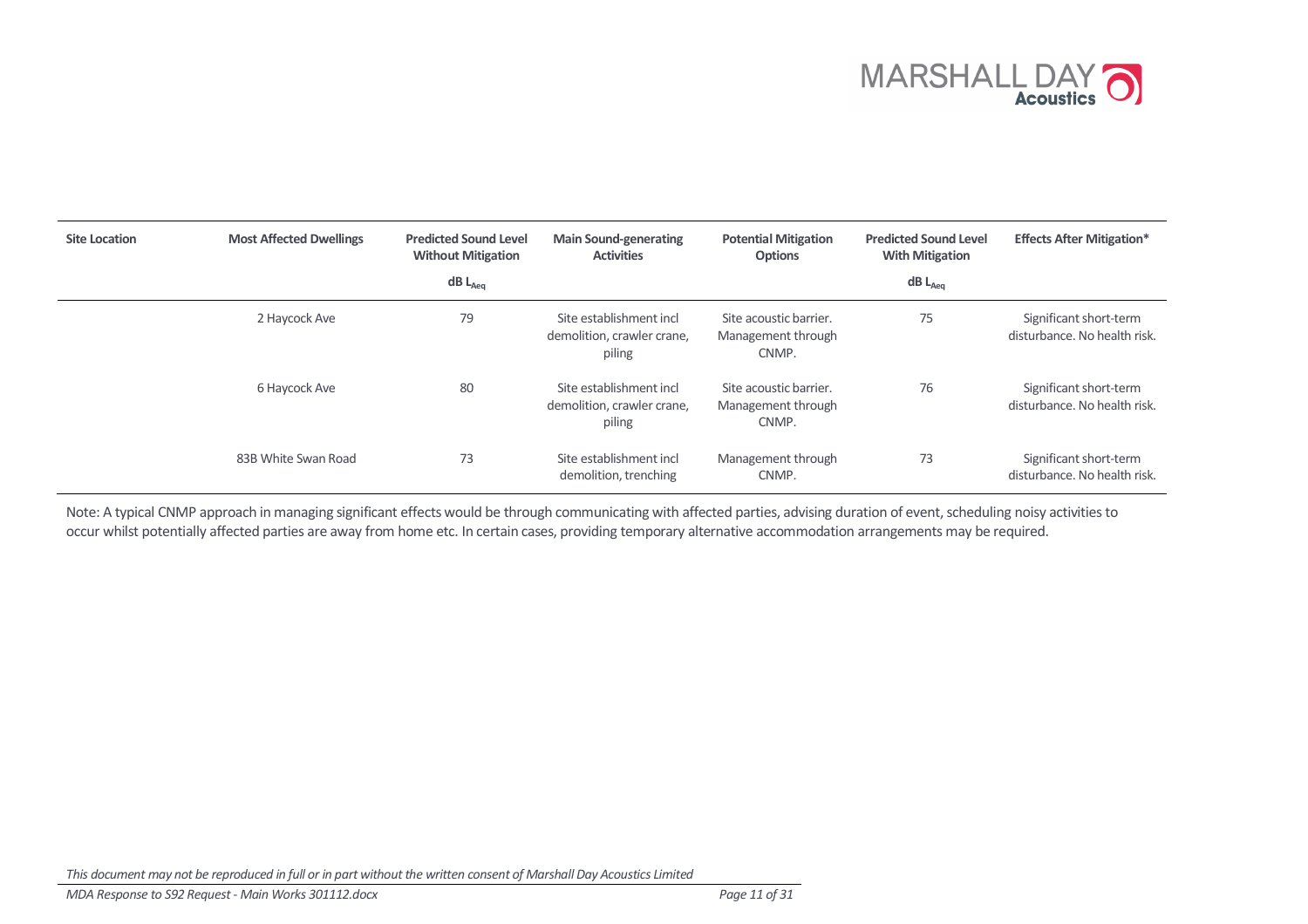

#### Site Location Night-time Background Sound Level dB  $L_{A95}$ Most Affected Dwellings Predicted Sound Level Without Mitigation  $dB$   $L_{Aeq}$ Main Sound-generating **Activities** Potential Mitigation **Options** Predicted Sound Level With Mitigation dB L<sub>Aeq</sub> Effects After Mitigation Western Springs (WS1) 37 3 Bullock Track & 42 Sefton Ave Up to 52 Air treatment exhaust outlets and louvers Fit acoustically rated silencers. Minimum sound reduction specification through façade elements. 40 No more than minor. Sound from ATF would be audible and above background level. 6, 8, 10, 12 & 14 Old Mill Road Up to 46 Air treatment exhaust outlets and louvers 35 No more than minor. Sound from ATF would be audible although generally below background level. May at times be inaudible. 736 & 744 Great North Road Up to 45 Air treatment exhaust outlets and louvers 34 No more than minor. Sound from ATF would be audible although below background level. May at times be inaudible. 42 Sefton Ave 25 Drop shaft at 106m distance 25 Less than minor. Sound from drop shaft would be generally inaudible. May Road (WS2) 37 2/49, 2/51, 53A, 55 Marion Ave Up to 56 Air treatment exhaust outlets and louvers Fit acoustically rated silencers. Minimum sound reduction rating required through façade elements. 39 No more than minor. Sound from ATF would be audible and above background level. 41, 43 & 45 Marion Ave Up to 52 Air treatment exhaust outlets and louvers 30 No more than minor. Sound from ATF would generally be inaudible and on occasion audible.

### Table 2: Table of effects for Night-time Operation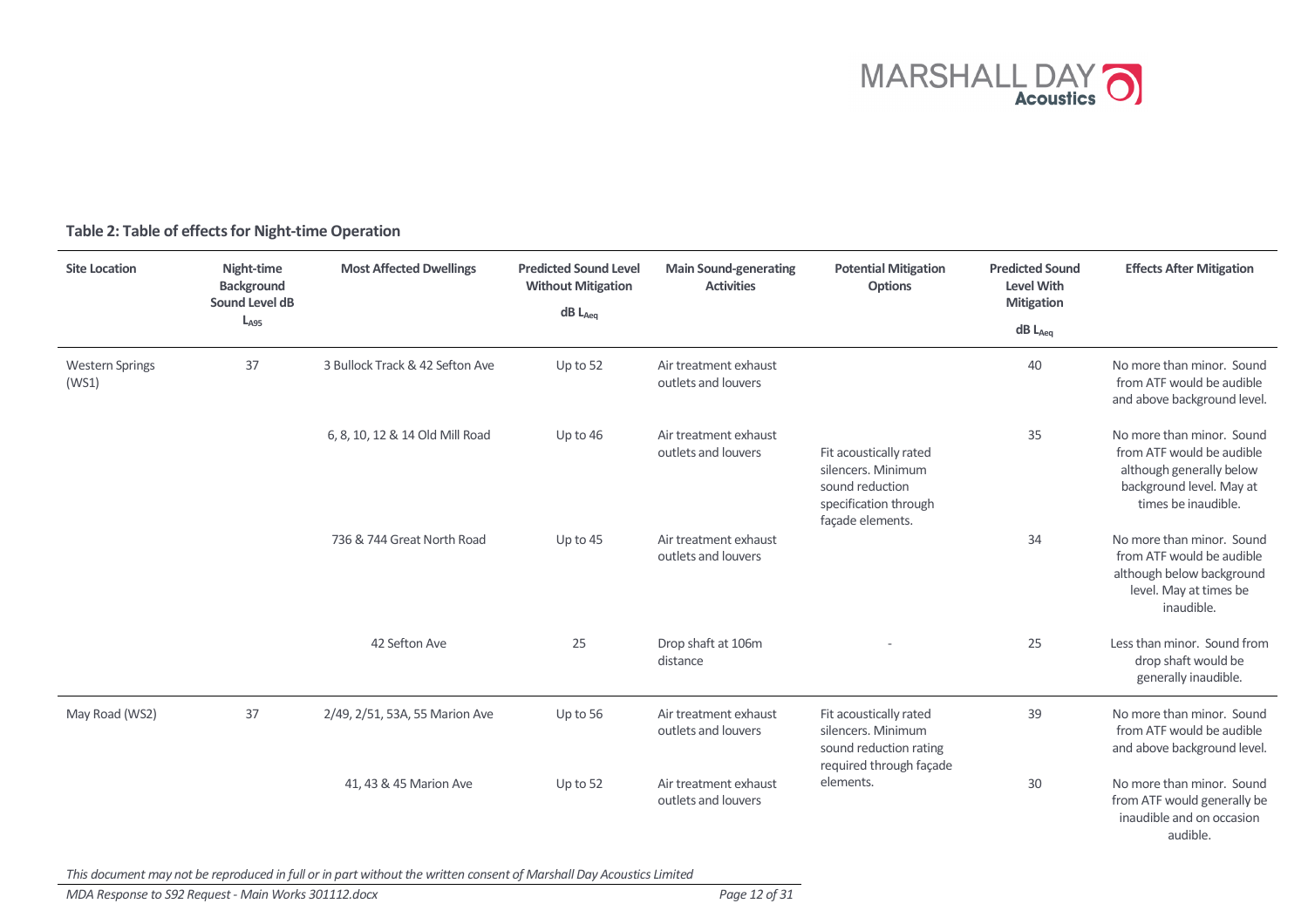

| <b>Site Location</b> | Night-time<br><b>Background</b><br>Sound Level dB<br>$L_{A95}$ | <b>Most Affected Dwellings</b>      | <b>Predicted Sound Level</b><br><b>Without Mitigation</b><br>$dB$ $L_{Aeq}$ | <b>Main Sound-generating</b><br><b>Activities</b> | <b>Potential Mitigation</b><br><b>Options</b>                                                                | <b>Predicted Sound</b><br><b>Level With</b><br><b>Mitigation</b><br>$dB$ $L_{Aeq}$ | <b>Effects After Mitigation</b>                                                                    |
|----------------------|----------------------------------------------------------------|-------------------------------------|-----------------------------------------------------------------------------|---------------------------------------------------|--------------------------------------------------------------------------------------------------------------|------------------------------------------------------------------------------------|----------------------------------------------------------------------------------------------------|
|                      |                                                                | 53A Marion Avenue                   | 38                                                                          | Drop shaft at 25m distance                        |                                                                                                              | 38                                                                                 | No more than minor. Sound<br>from drop shaft would be<br>audible and above<br>background level.    |
| Keith Hay Park (AS5) | 34                                                             | 19 Gregory Place                    | 48                                                                          | Drop shaft at 8m distance                         | Screening                                                                                                    | 38                                                                                 | No more than minor. Sound<br>from drop shaft would be<br>audible and above<br>background level.    |
| PS23 (AS6)           | 32                                                             | 33A Frederick Street (first floor)  | 60                                                                          | Air treatment exhaust<br>outlets and louvers      |                                                                                                              | 37                                                                                 | More than minor. Sound<br>from ATF would be audible<br>and above background level.                 |
|                      |                                                                | 6/41 Frederick Street (first floor) | 64                                                                          | Air treatment exhaust<br>outlets and louvers      | Fit acoustically rated<br>silencers. Minimum<br>sound reduction<br>specification through<br>façade elements. | 40                                                                                 | More than minor. Sound<br>from ATF would be audible<br>and above background level.                 |
|                      |                                                                | 25 Frederick Street (first floor)   | 54                                                                          | Air treatment exhaust<br>outlets and louvers      |                                                                                                              | 32                                                                                 | No more than minor. Sound<br>from ATF would generally be<br>audible. May at times be<br>inaudible. |
|                      |                                                                | 33 Frederick Street                 | 39                                                                          | Drop shaft at 22m distance                        |                                                                                                              | 39                                                                                 | More than minor. Sound<br>from drop shaft would be<br>audible and above<br>background level.       |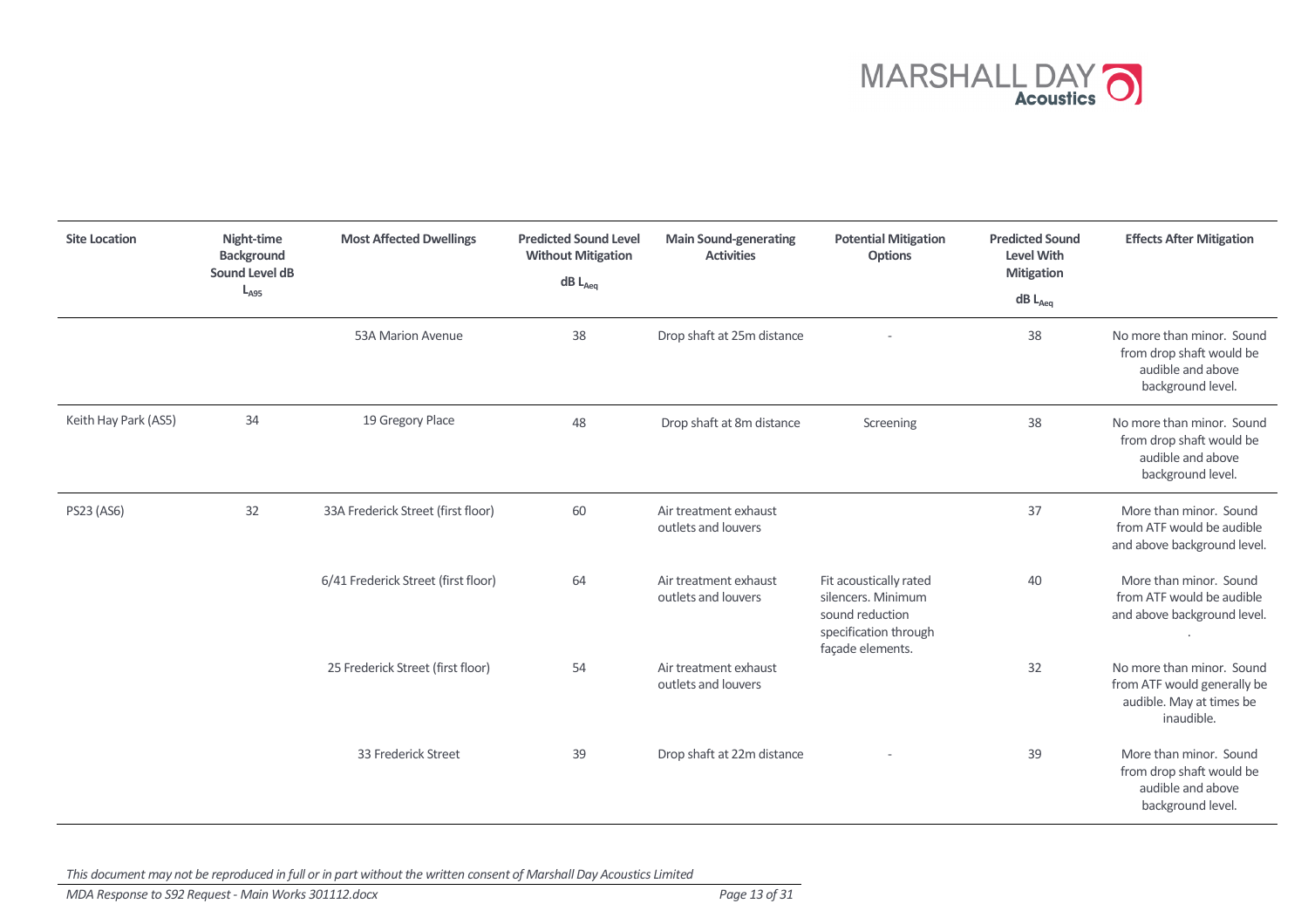

| <b>Site Location</b> | Night-time<br><b>Background</b><br>Sound Level dB<br>$L_{A95}$ | <b>Most Affected Dwellings</b>     | <b>Predicted Sound Level</b><br><b>Without Mitigation</b><br>$dB$ $L_{Aeq}$ | <b>Main Sound-generating</b><br><b>Activities</b> | <b>Potential Mitigation</b><br><b>Options</b>                                                                | <b>Predicted Sound</b><br><b>Level With</b><br><b>Mitigation</b><br>$dB$ $L_{Aeq}$ | <b>Effects After Mitigation</b>                                                                                             |
|----------------------|----------------------------------------------------------------|------------------------------------|-----------------------------------------------------------------------------|---------------------------------------------------|--------------------------------------------------------------------------------------------------------------|------------------------------------------------------------------------------------|-----------------------------------------------------------------------------------------------------------------------------|
| Norgrove Ave (L2S2)  | 44                                                             | 16 Norgrove Ave & 27 Verona<br>Ave | 44                                                                          | Drop shaft at 12m distance                        |                                                                                                              | 44                                                                                 | No more than minor. Sound<br>from drop shaft would<br>generally be audible. May at<br>times be inaudible.                   |
| PS25 (L3S1)          | 35                                                             | 16 Pitfire Place                   | 52                                                                          | Air treatment exhaust<br>outlets and louvers      |                                                                                                              | 33                                                                                 | No more than minor. Sound<br>from ATF would be audible<br>although below background<br>level. May at times be<br>inaudible. |
|                      |                                                                | 29 Temuka Gardens                  | 53                                                                          | Air treatment exhaust<br>outlets and louvers      | Fit acoustically rated<br>silencers. Minimum<br>sound reduction<br>specification through<br>façade elements. | 34                                                                                 | No more than minor. Sound<br>from ATF would be audible<br>although below background<br>level. May at times be<br>inaudible. |
|                      |                                                                | 11/20 & 3/28 Taylor Close          | 56                                                                          | Air treatment exhaust<br>outlets and louvers      |                                                                                                              | 37                                                                                 | No more than minor. Sound<br>from ATF would be audible<br>and above background level.                                       |
|                      |                                                                | 32A Miranda St.                    | 55                                                                          | Air treatment exhaust<br>outlets and louvers      |                                                                                                              | 35                                                                                 | No more than minor. Sound<br>from ATF would generally be<br>audible. May at times be<br>inaudible.                          |
|                      |                                                                | 29 Temuka Gardens                  | 30                                                                          | Drop shaft at 63m distance                        |                                                                                                              | 30                                                                                 | No more than minor. Sound<br>from drop shaft would be<br>audible although below<br>background level. May at                 |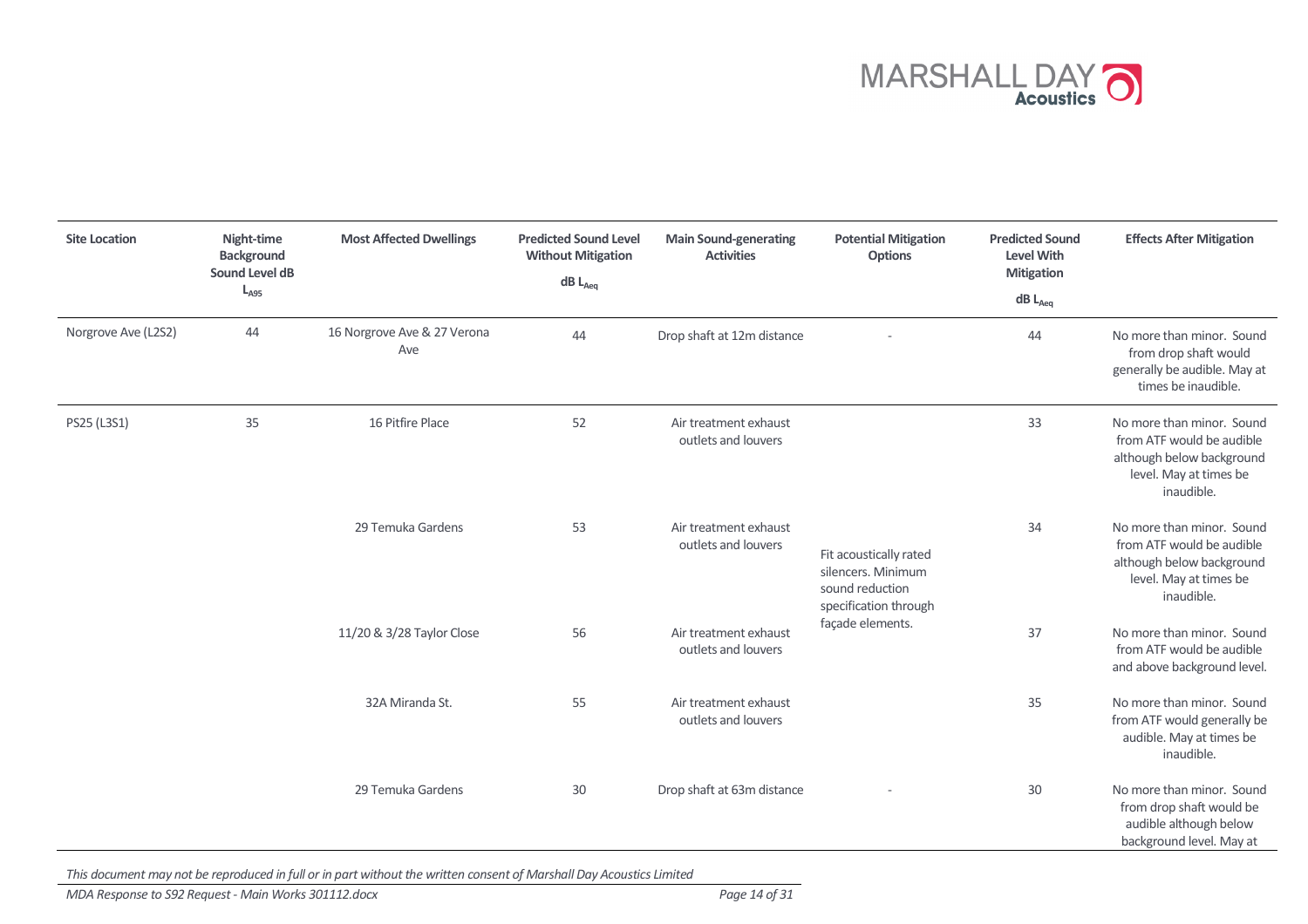

| <b>Site Location</b> | Night-time<br>Background<br>Sound Level dB<br>$L_{A95}$ | <b>Most Affected Dwellings</b> | <b>Predicted Sound Level</b><br><b>Without Mitigation</b><br>$dB$ $L_{Aeq}$ | <b>Main Sound-generating</b><br><b>Activities</b> | <b>Potential Mitigation</b><br><b>Options</b> | <b>Predicted Sound</b><br><b>Level With</b><br><b>Mitigation</b><br>$dB$ $L_{Aeq}$ | <b>Effects After Mitigation</b>                                                              |
|----------------------|---------------------------------------------------------|--------------------------------|-----------------------------------------------------------------------------|---------------------------------------------------|-----------------------------------------------|------------------------------------------------------------------------------------|----------------------------------------------------------------------------------------------|
|                      |                                                         |                                |                                                                             |                                                   |                                               |                                                                                    | times be inaudible.                                                                          |
| Haycock Ave (L3S5)   | 32                                                      | 2 Haycock Ave                  | 48                                                                          | Drop shaft at 8m distance                         | Screening                                     | 38                                                                                 | More than minor. Sound<br>from drop shaft would be<br>audible and above<br>background level. |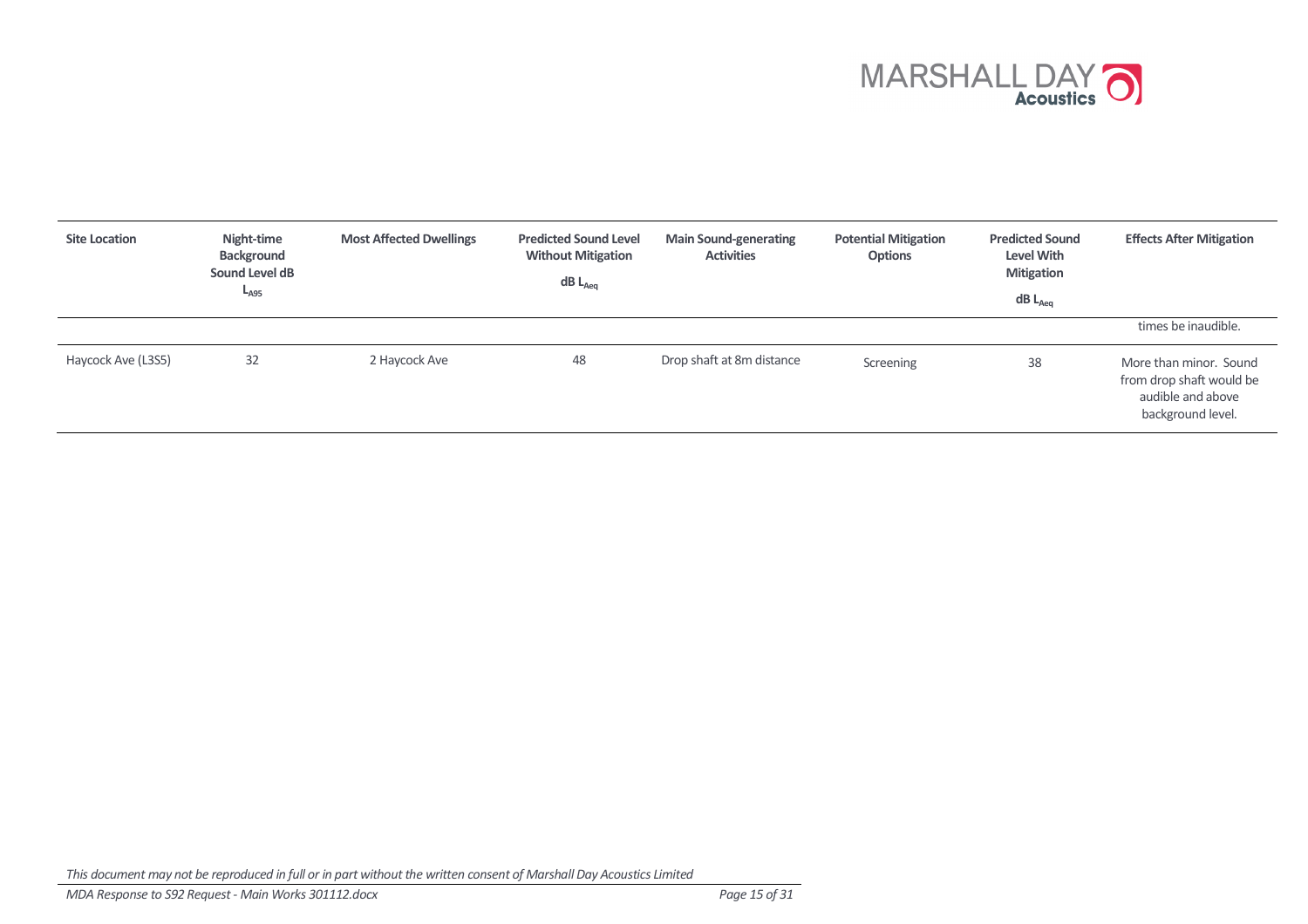

### ATTACHMENT 2: DAYTIME AMBIENT SOUND SURVEY RESULTS

|                                                         | <b>Measurement</b>           |                       |           | <b>Measured Level (dBA)</b> |           |           | Description of                                                                                                                                    |
|---------------------------------------------------------|------------------------------|-----------------------|-----------|-----------------------------|-----------|-----------|---------------------------------------------------------------------------------------------------------------------------------------------------|
| Location                                                | Date<br>Start/Finish         | Duration<br>(min:sec) | $L_{Aeq}$ | L <sub>Amax</sub>           | $L_{A10}$ | $L_{A95}$ | <b>Sound Sources</b>                                                                                                                              |
| $WS1 - Bullock$<br><b>Track</b>                         | 12/5/2011 11:12 /<br>11:22   | 10:00                 | 65        |                             |           | 51        | Gt. Nth road & Bullock Track traffic controlling<br>sound sources.                                                                                |
| $AS1/L2S3 - Mt$<br>Albert War<br>Memorial               | $12/5/201112:00-$<br>15:00pm | 10:00                 | 47        |                             |           | 45        | General urban 'hum', bird call & some sound<br>from building activities. Cars parking in car park<br>excluded.                                    |
| AS2-28 Morning<br>Star Pl                               | 12/5/2011 12:00 -<br>15:00pm | 10:00                 | 46        |                             |           | 42        | Sound from traffic on St Lukes Road controlling<br>source. Some sound from construction of Block<br>H, incl reverse beeper.                       |
| AS3 - Western<br>end of Camden Rd                       | $12/5/201112:00-$<br>15:00pm | 10:00                 | 44        |                             |           | 42        | Sound from building plant/extract fan audible<br>throughout measurement. Assumed to be from<br>Plant & Food Research Facility. Bird call audible. |
| $AS4 - SE$ end of<br><b>Walmsley Park</b>               | 12/5/2011 12:00<br>15:00pm   | 10:00                 | 55        |                             |           | 49        | Sound from traffic on Sandringham Rd Ext<br>controlling source of sound. Lawnmower audible.                                                       |
| $WS2 - 33$ Marion<br>Ave                                | 12/5/2011 11:07 /<br>11:13   | 5:29                  | 43        | 52                          | 45        | 42        | Sound from traffic on May Road audible. Cars<br>passing directly in front of measurement position<br>excluded.                                    |
| $AS5 - 18 - 22$<br>Gregory Pl                           | 27/7/2011 11:12 /<br>11:24am | 9:16                  | 47        | 55                          | 50        | 43        | Sound from SH20 traffic audible. Cars passing<br>directly in front of measurement position<br>excluded.                                           |
| AS6 - Farnol Street                                     | 27/7/2011 11:39 /<br>11:50   | 10:01                 | 47        | 59                          | 50        | 43        | Sound from traffic on surrounding roads<br>controlling source of sound. Cars on Farnol street<br>excluded.                                        |
| AS7-93 Kiwi Esp                                         | 12/5/2011 14:12 /<br>14:18   | 5:30                  | 40        | 49                          | 42        | 38        | Occasional vehicle pass-by measurement position<br>excluded.                                                                                      |
| L1S1 - in Pasadena<br>Reserve behind<br>47A Premier Ave | 12/5/2011 10:30 /<br>10:40   | 10:00                 | 41        |                             |           | 35        | Vehicles on Motions Road. Bird call.                                                                                                              |
| $L$ 152 - 15 West<br>View Road                          | 12/5/2011 10:50 /<br>11:00   | 10:00                 | 44        |                             |           | 40        | Bird call. General urban 'hum'.                                                                                                                   |
| $L2S1 - 26$<br>Rawalpindi St                            | 12/5/2011 11:30 -<br>12:00   | 10:00                 | 47        |                             |           | 45        | Sound from traffic on SH16. Distant lawnmower.                                                                                                    |
| $L2S2 - 16$<br>Norgrove Ave                             | 12/5/2011 11:30-<br>12:00    | 10:00                 | 47        |                             |           | 45        | Sound from traffic on SH16. Sound from water in<br>stream.                                                                                        |
| L3S1 - 8A Otira St                                      | 12/5/2011 13:41 /<br>13:46   | 5:20                  | 49        | 63                          | 52        | 44        | Miranda Street traffic controlling source. Cars on<br>Otira St excluded.                                                                          |
| L3S2 - Miranda<br>Reserve                               | 12/5/2011 13:21 /<br>13:27   | 6:10                  | 51        | 67                          | 53        | 44        | Blockhouse Bay Rd traffic controlling source.                                                                                                     |
| $LSS3 - 120$<br>Whitney St                              | 12/5/2011 12:56 /<br>13:01   | 5:00                  | 51        | 67                          | 54        | 37        | Whitney St traffic controlling source.                                                                                                            |
| $LSS4 - 73$ Dundale<br>Ave                              | 12/5/2011 12:22 /            | 5:10                  | 44        | 60                          | 47        | 39        | Dundale Ave traffic controlling source.                                                                                                           |

This document may not be reproduced in full or in part without the written consent of Marshall Day Acoustics Limited

MDA Response to S92 Request - Main Works 301112.docx Page 16 of 31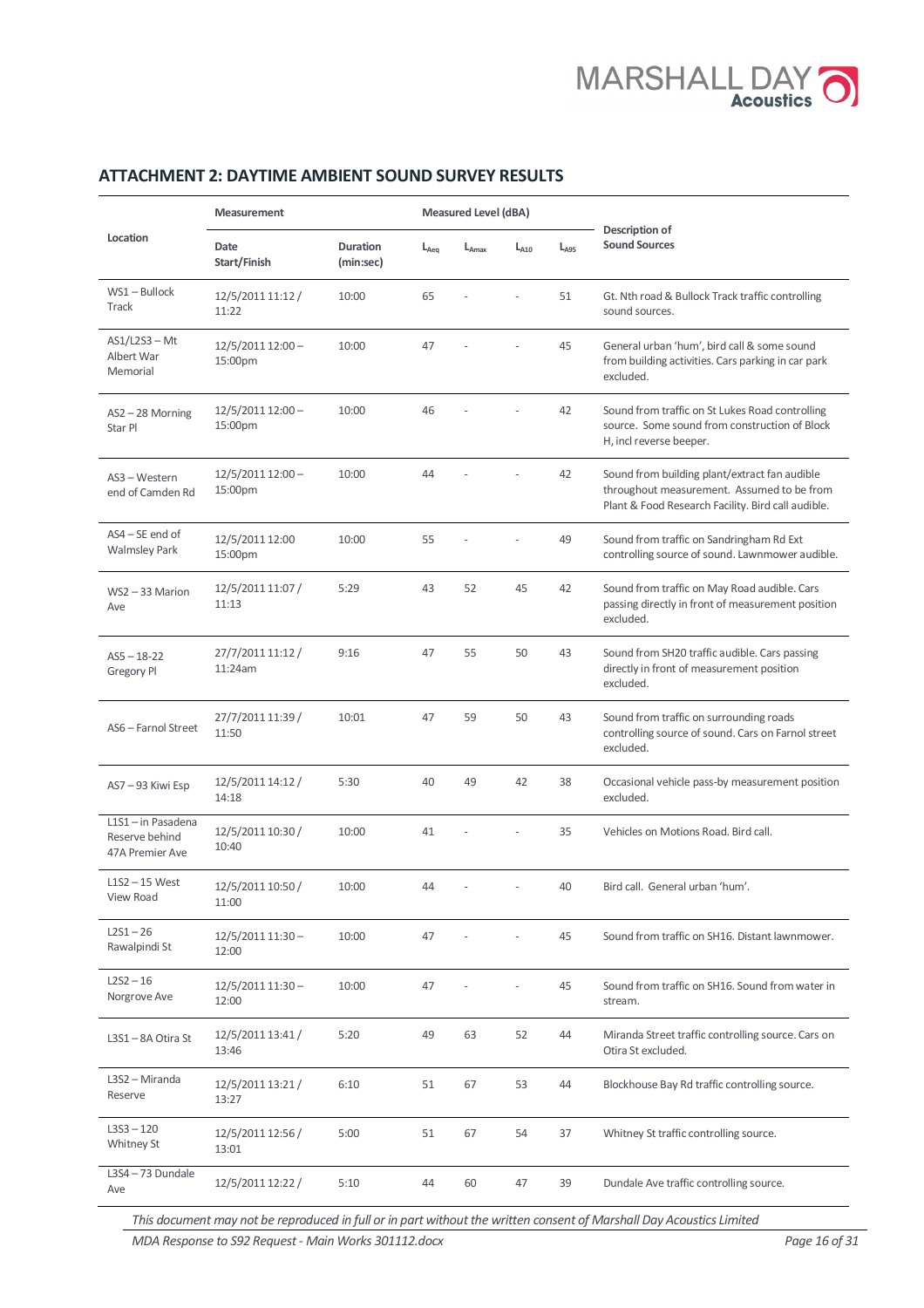

|                         | 12:27                      |      |    |    |    |    |                                                         |
|-------------------------|----------------------------|------|----|----|----|----|---------------------------------------------------------|
| L3S5 – 2 Haycock<br>Ave | 12/5/2011 11:58 /<br>12:04 | 5:20 | 47 | 55 | 50 | 43 | Sound from traffic on surrounding roads<br>controlling. |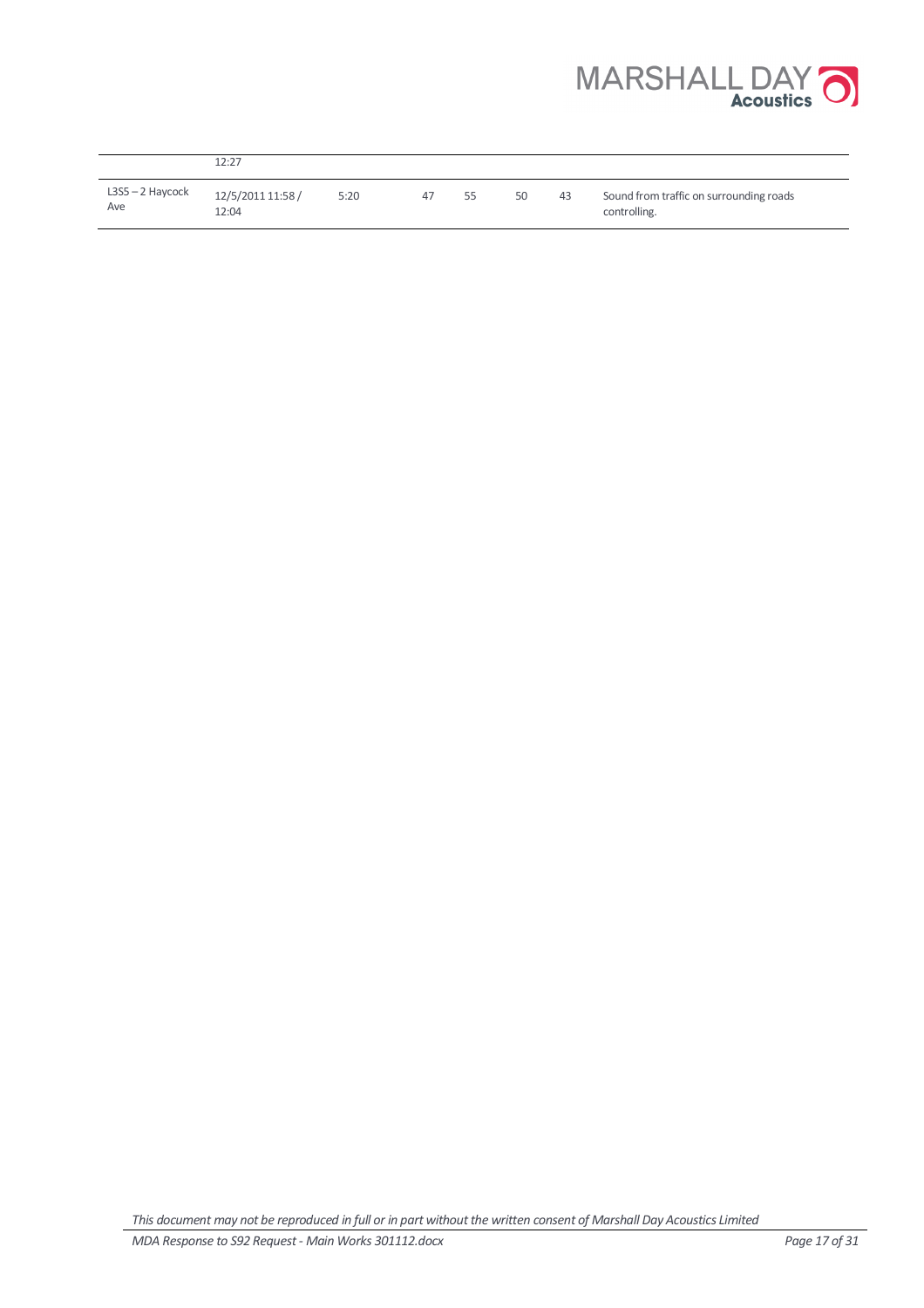

# ATTACHMENT 3: AVERAGED SOUND LEVEL BY PERIOD<sup>2</sup>

PS23

|                                      |                          | <b>Average Sound Level, dB</b> |           |                          |                   |
|--------------------------------------|--------------------------|--------------------------------|-----------|--------------------------|-------------------|
| <b>Date</b>                          | <b>Period</b>            | $L_{Aeq}$                      | $L_{A10}$ | $L_{A95}$                | $L_{Amax}$        |
| Saturday 10 November 2012            | Day - 7.00am - 10.00pm   | 43                             | 44        | 37                       | 69                |
|                                      | Night - 10.00pm - 7.00am | 41                             | 38        | 29                       | 73                |
| Sunday 11 November 2012              | Day - 7.00am - 10.00pm   | 44                             | 45        | 35                       | 70                |
|                                      | Night - 10.00pm - 7.00am | 42                             | 38        | 31                       | 75                |
| Monday 12 November 2012              | Day - 7.00am - 10.00pm   | 47                             | 47        | 36                       | 80                |
|                                      | Night - 10.00pm - 7.00am | 45                             | 43        | 37                       | 73                |
| Tuesday 13 November 2012             | Day - 7.00am - 10.00pm   | 49                             | 49        | 38                       | 73                |
|                                      | Night - 10.00pm - 7.00am | $\overline{\phantom{a}}$       |           | $\overline{\phantom{a}}$ | $\overline{a}$    |
| Wednesday 14 November 2012           | Day - 7.00am - 10.00pm   |                                |           |                          | $\qquad \qquad -$ |
|                                      | Night - 10.00pm - 7.00am | 44                             | 38        | 31                       | 69                |
| Thursday 15 November 2012            | Day - 7.00am - 10.00pm   | 50                             | 51        | 41                       | 77                |
|                                      | Night - 10.00pm - 7.00am |                                |           |                          |                   |
| Daily averages over entire<br>period | Day - 7.00am - 10.00pm   | 48                             | 50        | 37                       | 80                |
|                                      | Night - 10.00pm - 7.00am | 43                             | 46        | 32                       | 75                |

 $\overline{a}$ 

 $^2$  Periods of rainfall greater than 6mm/h and wind speeds greater than 5m/s have been excluded from data where deemed necessary.

This document may not be reproduced in full or in part without the written consent of Marshall Day Acoustics Limited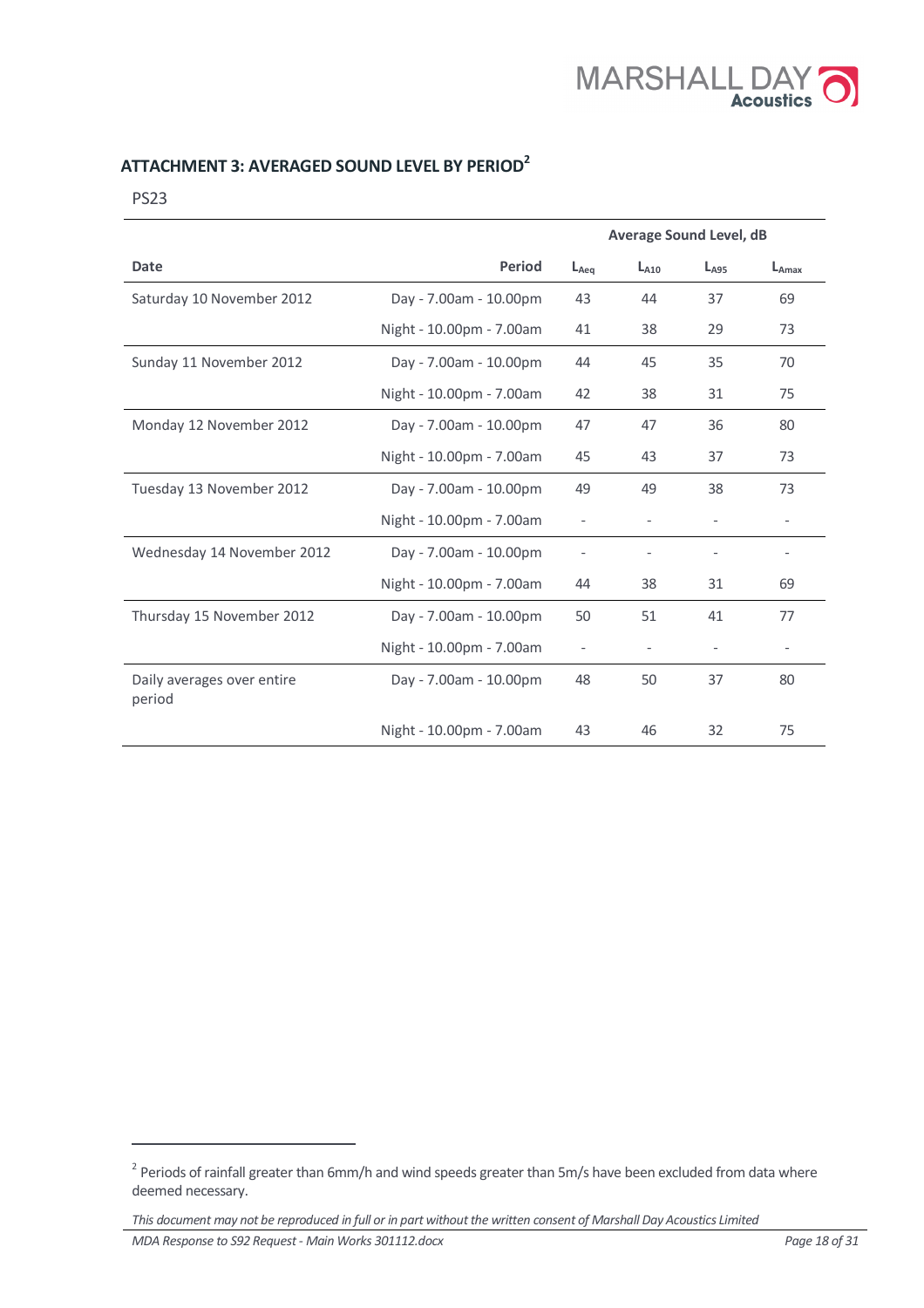

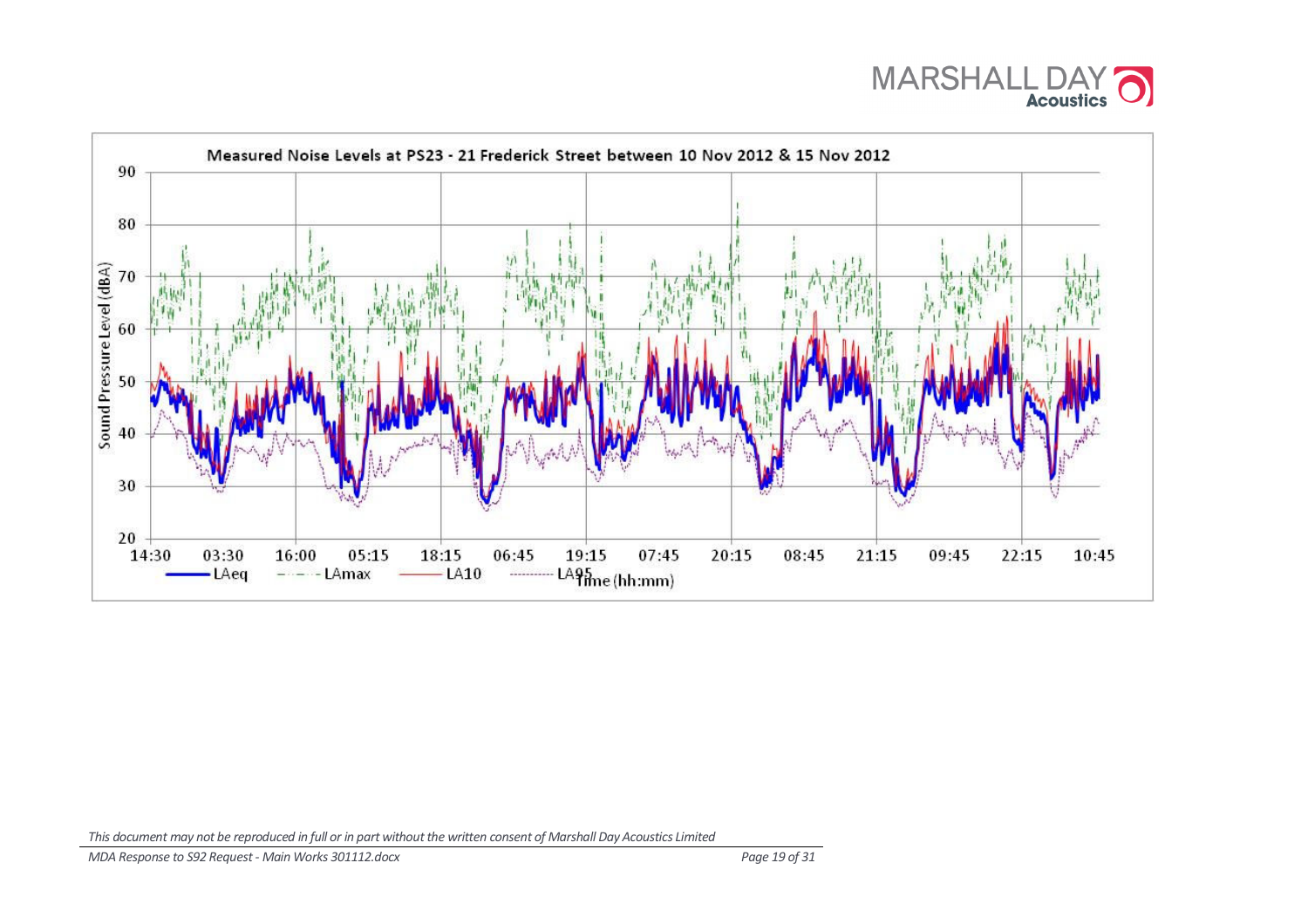

|                                      |                          | <b>Average Sound Level, dB</b> |           |           |                          |
|--------------------------------------|--------------------------|--------------------------------|-----------|-----------|--------------------------|
| Date                                 | <b>Period</b>            | $L_{Aea}$                      | $L_{A10}$ | $L_{A95}$ | $L_{\text{Amax}}$        |
| Tuesday 13 November 2012             | Day - 7.00am - 10.00pm   | 52                             | 54        | 50        | 76                       |
|                                      | Night - 10.00pm - 7.00am | $\overline{\phantom{a}}$       |           |           |                          |
| Wednesday 14 November 2012           | Day - 7.00am - 10.00pm   |                                |           |           | $\overline{\phantom{0}}$ |
|                                      | Night - 10.00pm - 7.00am | 42                             | 45        | 37        | 61                       |
| Thursday 15 November 2012            | Day - 7.00am - 10.00pm   | 49                             | 51        | 46        | 67                       |
|                                      | Night - 10.00pm - 7.00am |                                |           |           |                          |
| Daily averages over entire<br>period | Day - 7.00am - 10.00pm   | 51                             | 52        | 48        | 76                       |
|                                      | Night - 10.00pm - 7.00am | 42                             | 45        | 37        | 61                       |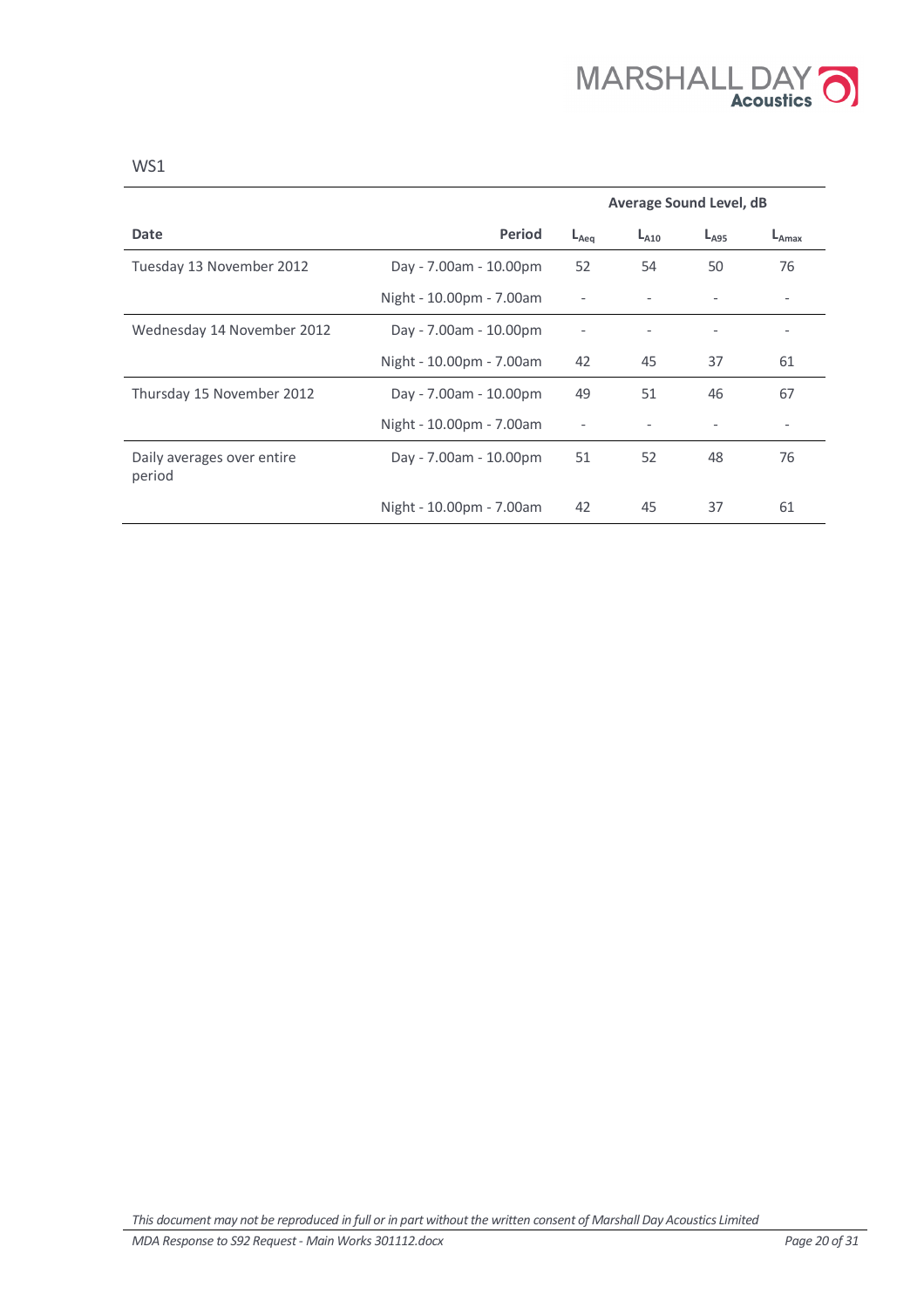

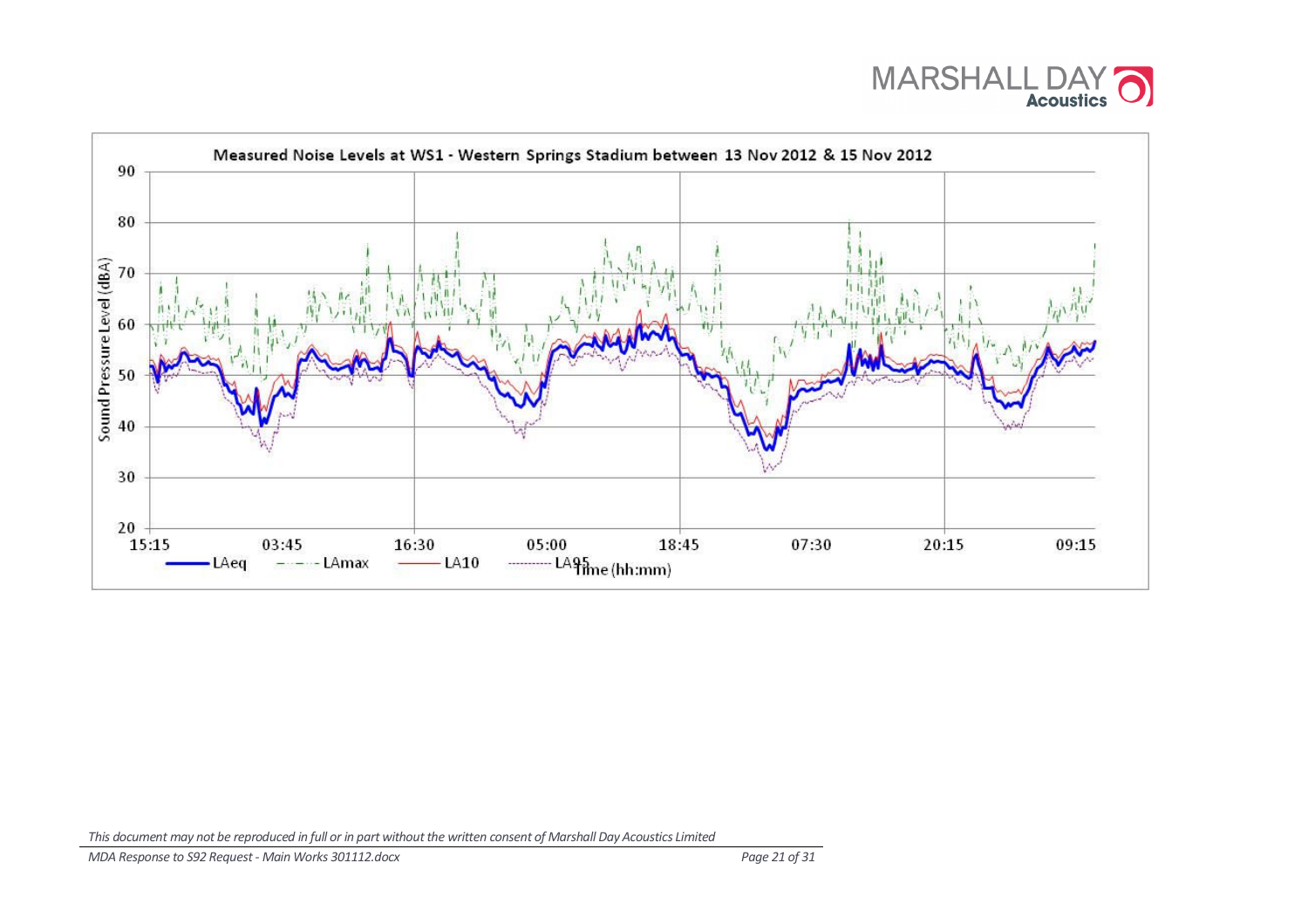

|                                      |                          | <b>Average Sound Level, dB</b> |           |                          |                          |
|--------------------------------------|--------------------------|--------------------------------|-----------|--------------------------|--------------------------|
| Date                                 | Period                   | $L_{Aeq}$                      | $L_{A10}$ | $L_{A95}$                | $L_{A max}$              |
| Saturday 10 November 2012            | Day - 7.00am - 10.00pm   | 47                             | 50        | 40                       | 71                       |
|                                      | Night - 10.00pm - 7.00am | 45                             | 48        | 37                       | 76                       |
| Sunday 11 November 2012              | Day - 7.00am - 10.00pm   | 47                             | 50        | 40                       | 71                       |
|                                      | Night - 10.00pm - 7.00am | 43                             | 45        | 36                       | 73                       |
| Monday 12 November 2012              | Day - 7.00am - 10.00pm   | 48                             | 50        | 41                       | 77                       |
|                                      | Night - 10.00pm - 7.00am | 44                             | 46        | 36                       | 76                       |
| Tuesday 13 November 2012             | Day - 7.00am - 10.00pm   | 48                             | 49        | 41                       | 79                       |
|                                      | Night - 10.00pm - 7.00am | $\overline{\phantom{a}}$       |           | $\overline{\phantom{a}}$ | $\overline{\phantom{0}}$ |
| Wednesday 14 November 2012           | Day - 7.00am - 10.00pm   |                                |           |                          |                          |
|                                      | Night - 10.00pm - 7.00am | 45                             | 47        | 37                       | 75                       |
| Thursday 15 November 2012            | Day - 7.00am - 10.00pm   | 49                             | 52        | 44                       | 81                       |
|                                      | Night - 10.00pm - 7.00am | $\qquad \qquad \blacksquare$   |           |                          |                          |
| Daily averages over entire<br>period | Day - 7.00am - 10.00pm   | 48                             | 50        | 41                       | 81                       |
|                                      | Night - 10.00pm - 7.00am | 44                             | 47        | 37                       | 76                       |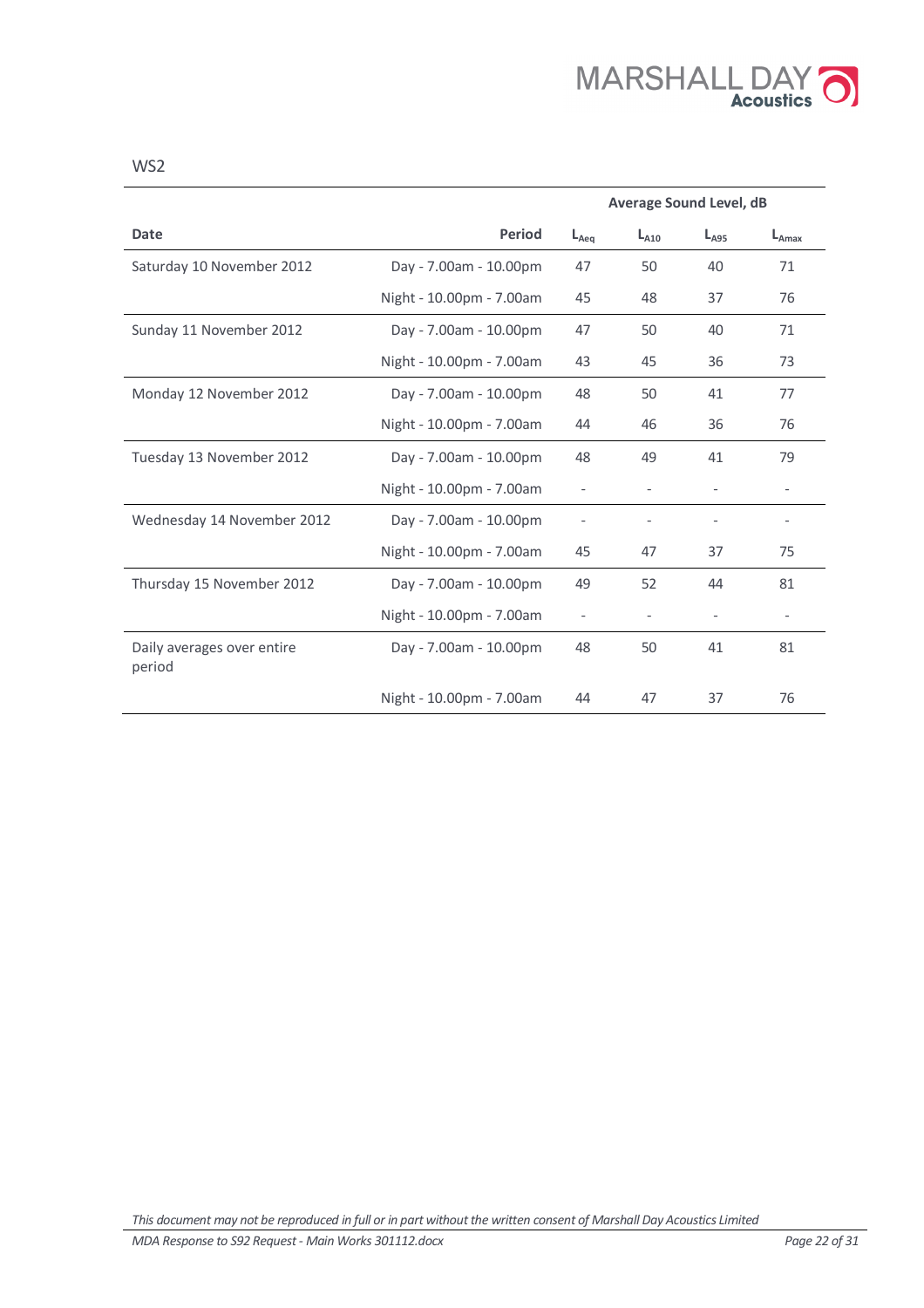

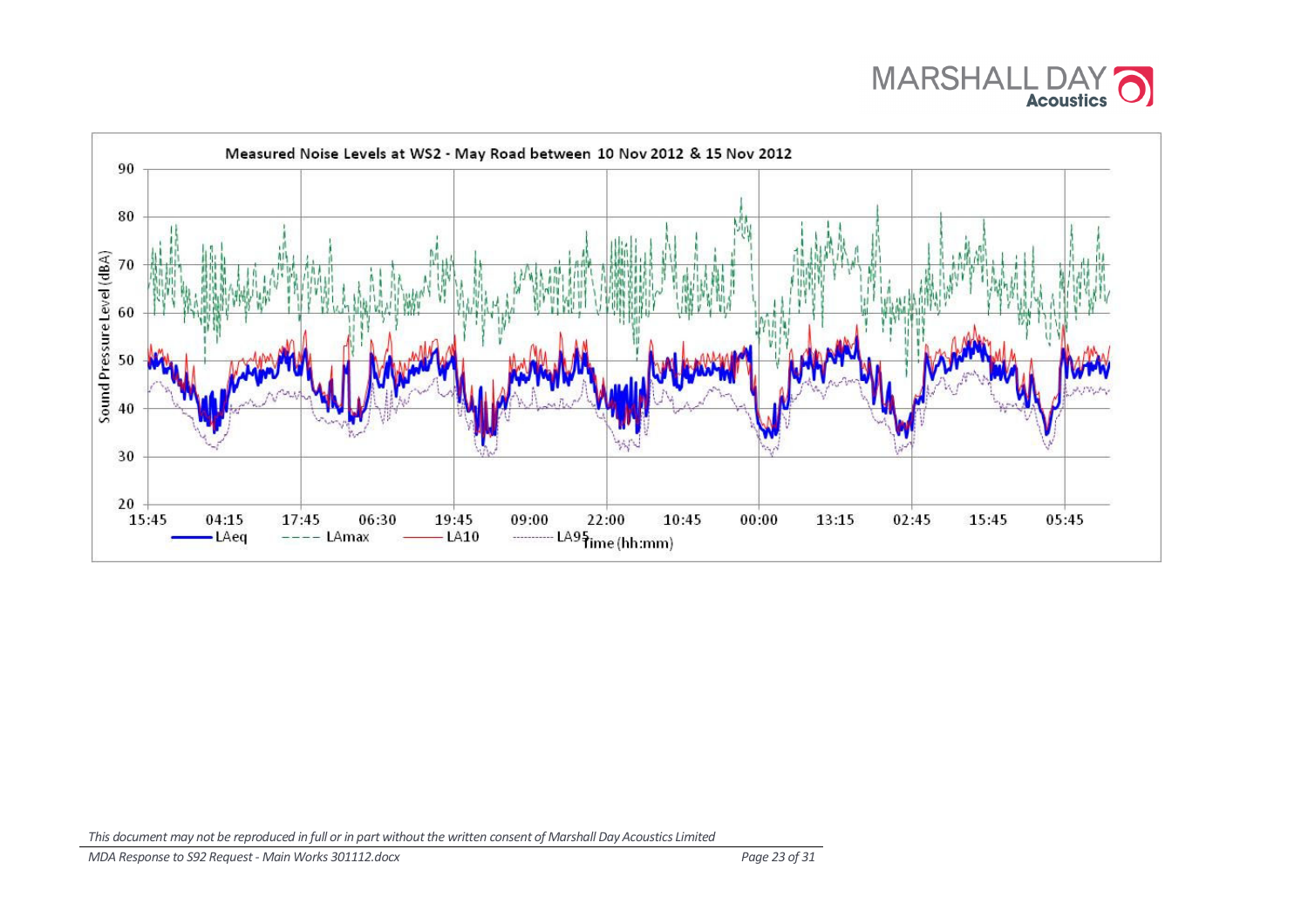

|                                      |                          | <b>Average Sound Level, dB</b> |           |           |                          |
|--------------------------------------|--------------------------|--------------------------------|-----------|-----------|--------------------------|
| Date                                 | <b>Period</b>            | $L_{Aea}$                      | $L_{A10}$ | $L_{A95}$ | $L_{\text{Amax}}$        |
| Tuesday 13 November 2012             | Day - 7.00am - 10.00pm   | 46                             | 49        | 38        | 68                       |
|                                      | Night - 10.00pm - 7.00am |                                |           |           |                          |
| Wednesday 14 November 2012           | Day - 7.00am - 10.00pm   |                                |           | -         | $\overline{\phantom{0}}$ |
|                                      | Night - 10.00pm - 7.00am | 47                             | 51        | 35        | 69                       |
| Thursday 15 November 2012            | Day - 7.00am - 10.00pm   | 51                             | 53        | 44        | 77                       |
|                                      | Night - 10.00pm - 7.00am |                                |           |           |                          |
| Daily averages over entire<br>period | Day - 7.00am - 10.00pm   | 49                             | 51        | 41        | 77                       |
|                                      | Night - 10.00pm - 7.00am | 47                             | 51        | 35        | 69                       |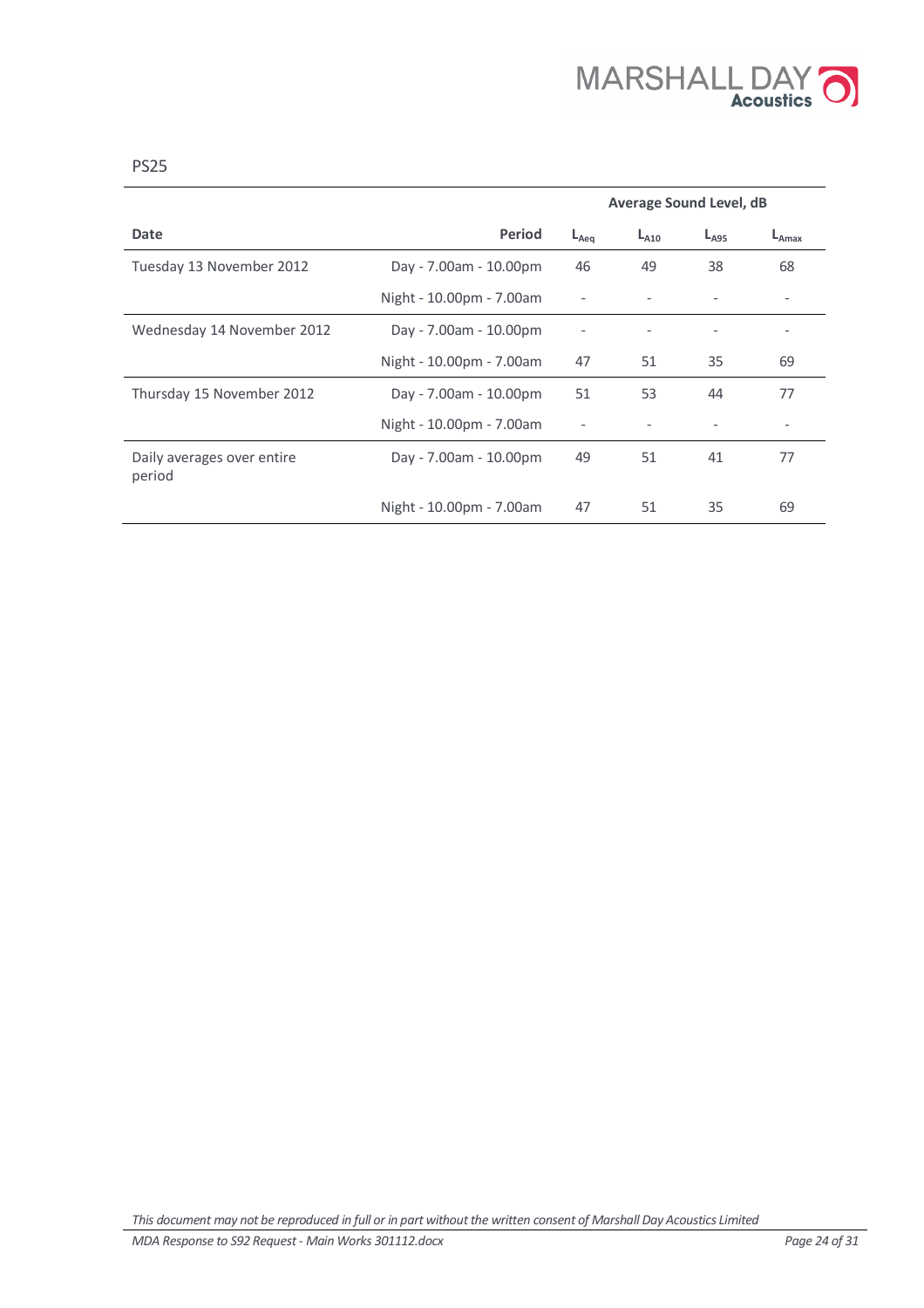

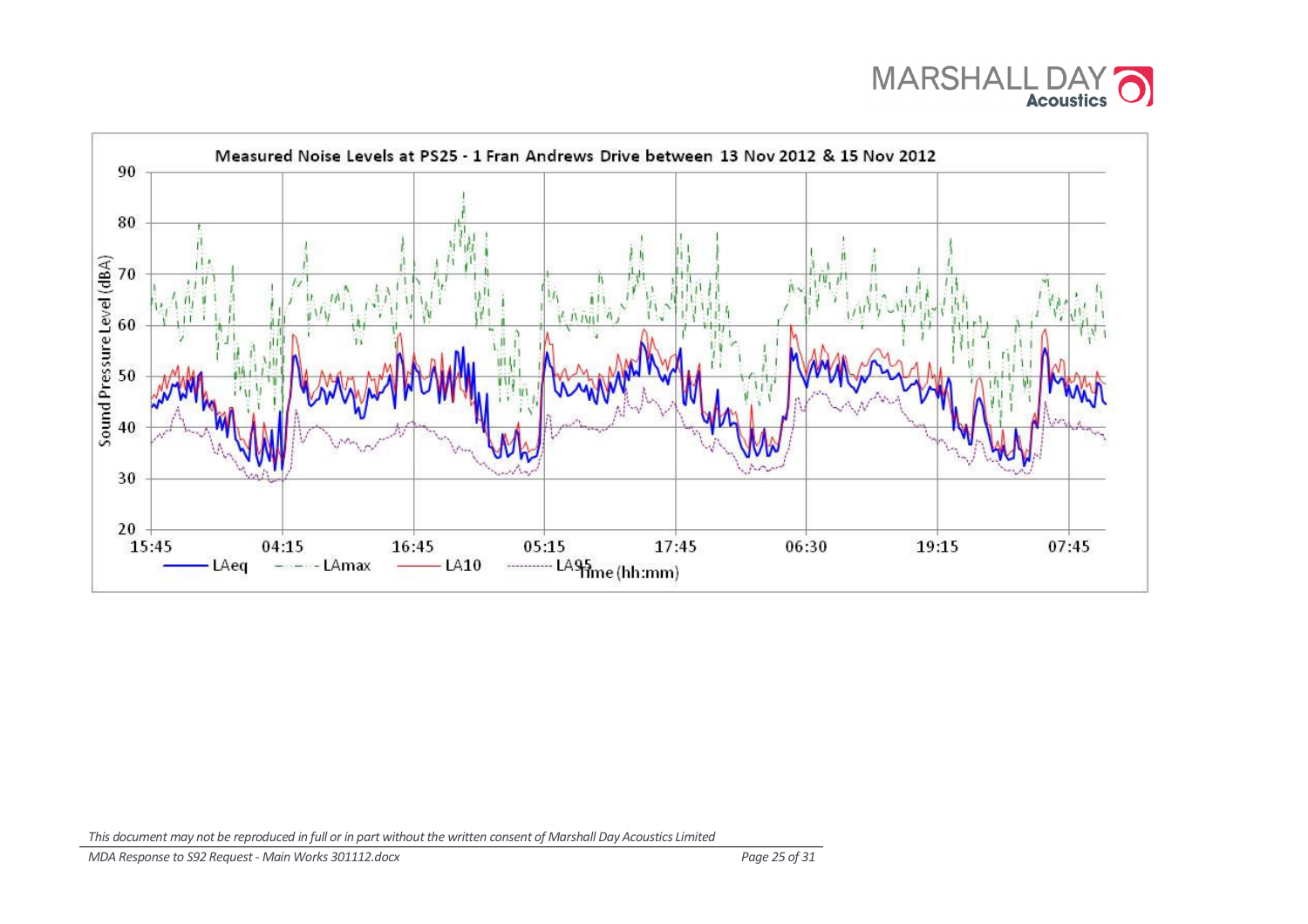

|                                   |                          | <b>Average Sound Level, dB</b> |           |           |                   |
|-----------------------------------|--------------------------|--------------------------------|-----------|-----------|-------------------|
| Date                              | <b>Period</b>            | $L_{Aea}$                      | $L_{A10}$ | $L_{A95}$ | $L_{\text{Amax}}$ |
| Saturday 17 November 2012         | Day - 7.00am - 10.00pm   | 51                             | 52        | 42        | 76                |
|                                   | Night - 10.00pm - 7.00am | 47                             | 49        | 35        | 75                |
| Sunday 18 November 2012           | Day - 7.00am - 10.00pm   | 52                             | 55        | 43        | 77                |
|                                   | Night - 10.00pm - 7.00am | 43                             | 46        | 33        | 72                |
| Daily averages over entire period | Day - 7.00am - 10.00pm   | 51                             | 54        | 43        | 77                |
|                                   | Night - 10.00pm - 7.00am | 45                             | 48        | 34        | 75                |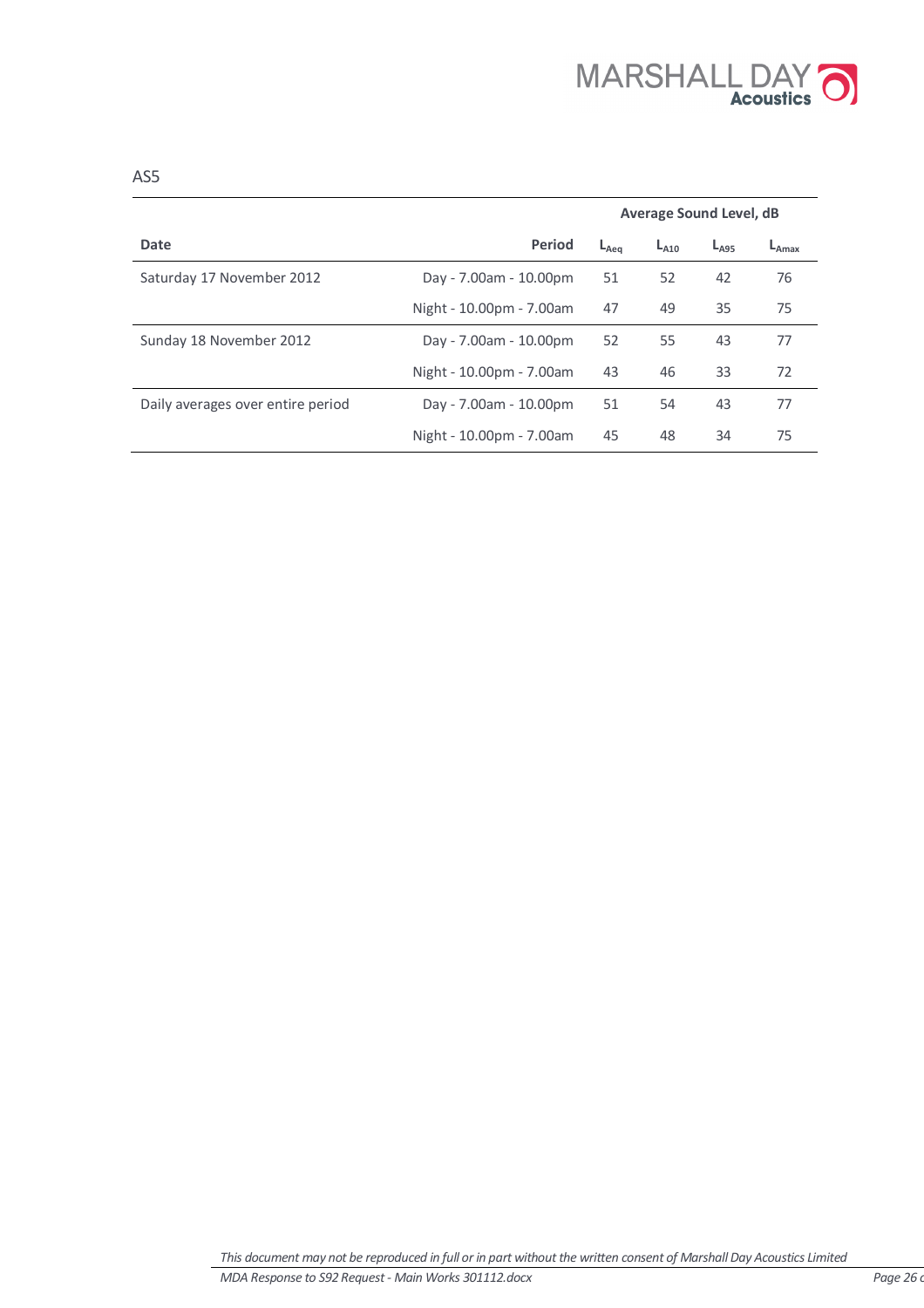

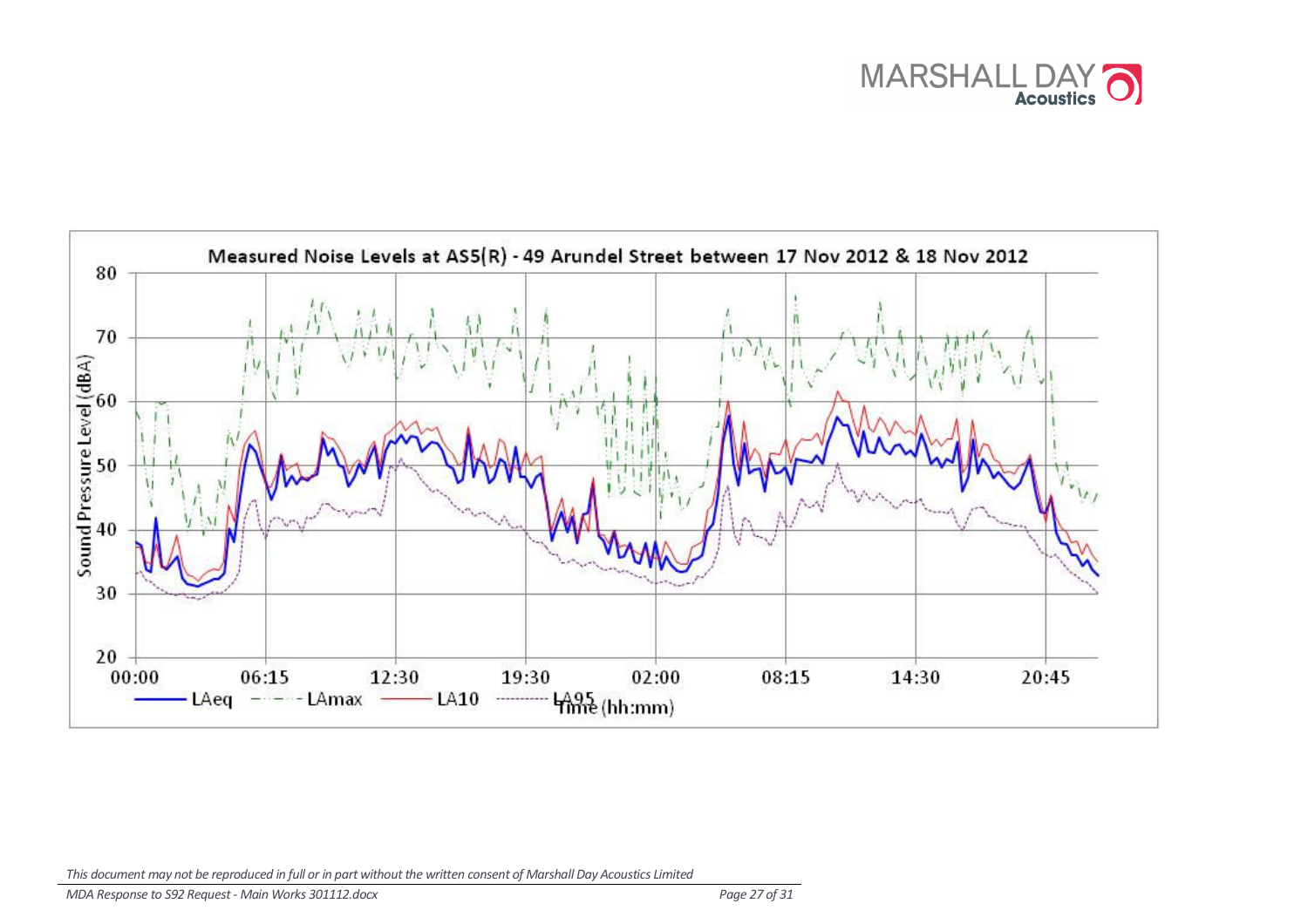

|                                   |                          | <b>Average Sound Level, dB</b> |           |           |            |
|-----------------------------------|--------------------------|--------------------------------|-----------|-----------|------------|
| Date                              | Period                   | $L_{Aea}$                      | $L_{A10}$ | $L_{A95}$ | $L_{Amax}$ |
| Saturday 17 November 2012         | Day - 7.00am - 10.00pm   | 54                             | 55        | 49        | 78         |
|                                   | Night - 10.00pm - 7.00am | 48                             | 49        | 44        | 79         |
| Sunday 18 November 2012           | Day - 7.00am - 10.00pm   | 53                             | 56        | 47        | 79         |
|                                   | Night - 10.00pm - 7.00am | 46                             | 47        | 43        | 74         |
| Daily averages over entire period | Day - 7.00am - 10.00pm   | 53                             | 55        | 48        | 79         |
|                                   | Night - 10.00pm - 7.00am | 47                             | 48        | 44        | 79         |

L2S2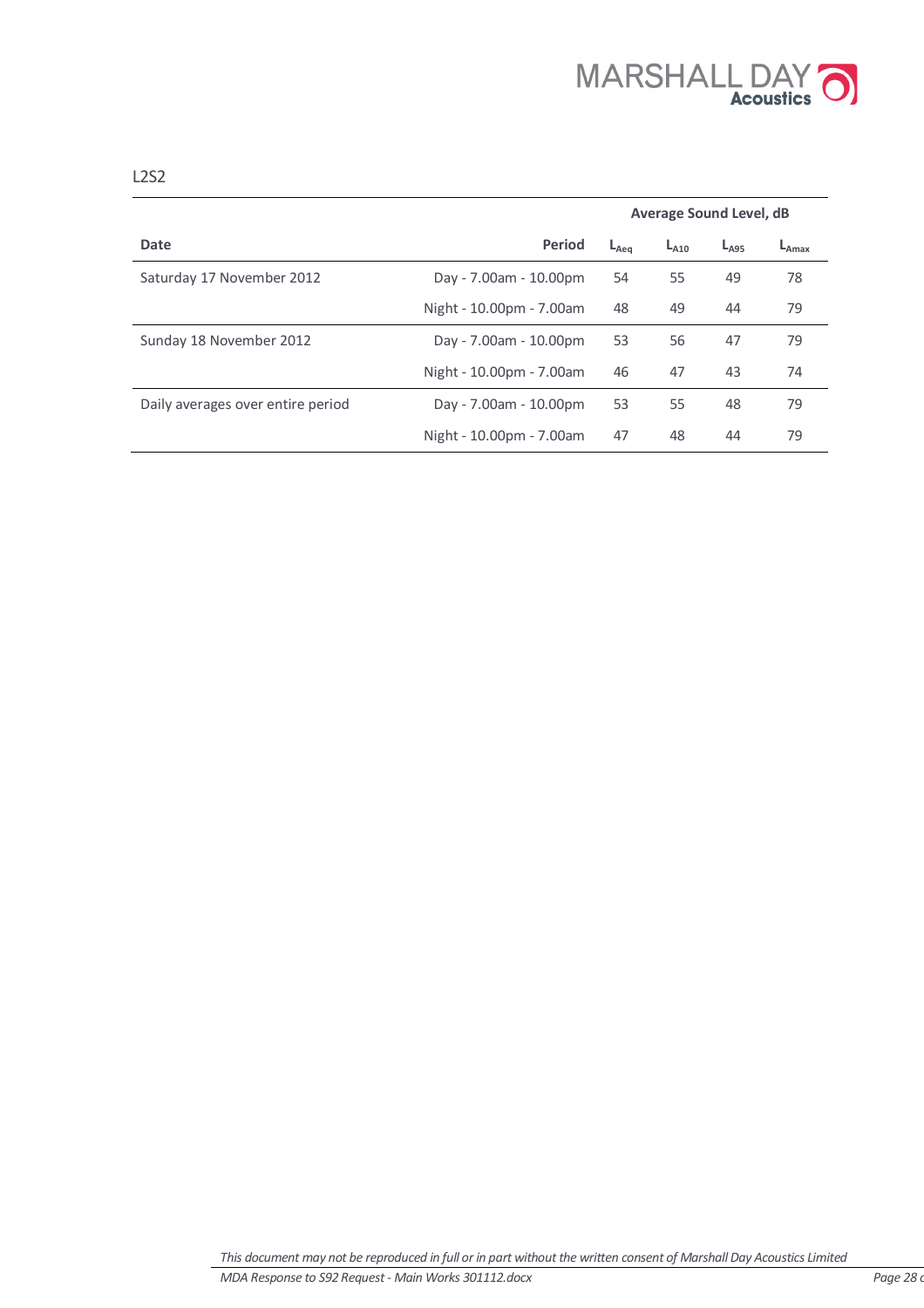

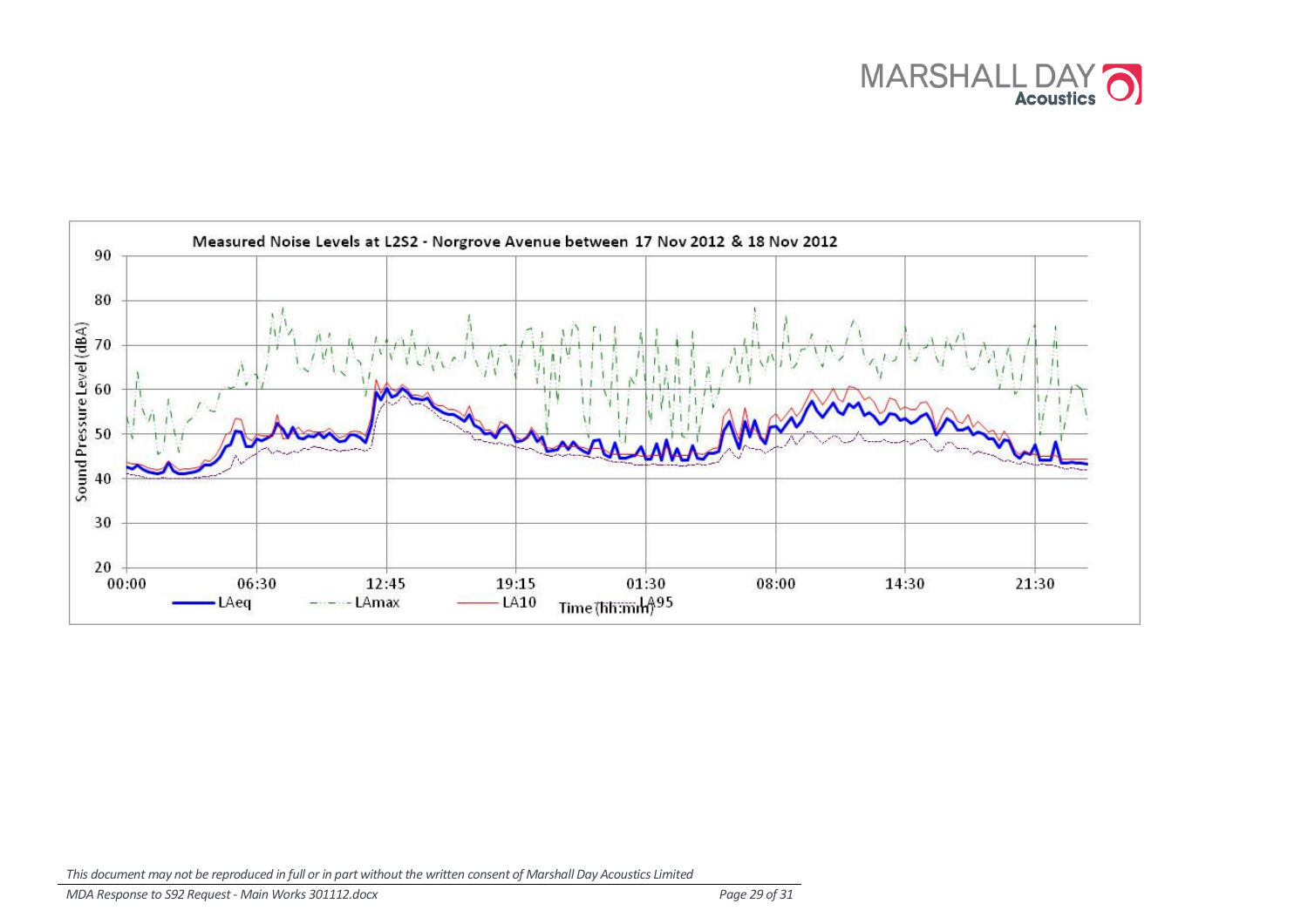

|                                   |                          | <b>Average Sound Level, dB</b> |           |           |            |
|-----------------------------------|--------------------------|--------------------------------|-----------|-----------|------------|
| Date                              | Period                   | $L_{Aea}$                      | $L_{A10}$ | $L_{A95}$ | $L_{Amax}$ |
| Saturday 17 November 2012         | Day - 7.00am - 10.00pm   | 53                             | 55        | 45        | 84         |
|                                   | Night - 10.00pm - 7.00am | 47                             | 47        | 34        | 80         |
| Sunday 18 November 2012           | Day - 7.00am - 10.00pm   | 52                             | 54        | 42        | 83         |
|                                   | Night - 10.00pm - 7.00am | 50                             | 46        | 30        | 82         |
| Daily averages over entire period | Day - 7.00am - 10.00pm   | 53                             | 54        | 44        | 84         |
|                                   | Night - 10.00pm - 7.00am | 49                             | 47        | 32        | 82         |

L3S5